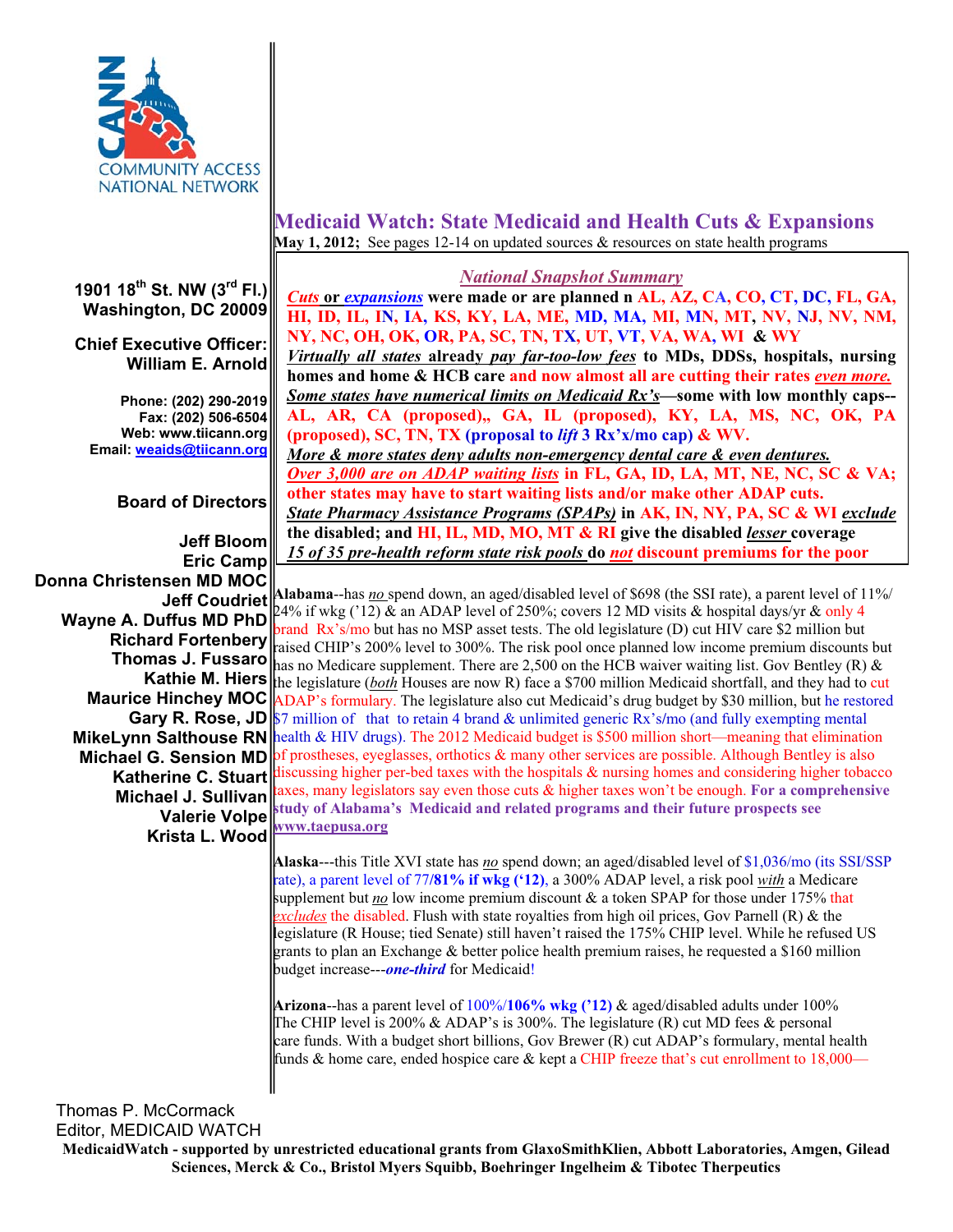with a waiting list of 100,000 (but CMS agreed to let hospitals & the state contribute enough to enroll at least 21,000 more). She started new  $&$  raised existing co-pays (but the 9<sup>th</sup> Circt upheld a US Dist Ct. order barring some co-pays ranging up to \$30), ended the spend down and dropped coverage of physicals, podiatry, most dentistry, dentures, transplants (she later partly relented), medical equipment, insulin pumps, hearing aids, cochlear implants & some prostheses. HHS couldn't stop the scheduled expiration of a waiver covering 280,000 childless, non-disabled adults  $\&$  she plans to close enrollment  $\&$  let the current childless, non-disabled adult caseload lapse by attrition. CMS disaproved her proposal to charge the obese & smokers \$50 monthly fees and cut the parent level to 75%

**Arkansas—**has an aged/disabled level of \$698 (the SSI rate), a parent level of 13%/17% wkg ('12), a monthly numerical Rx limit & an insurance subsidy for workers below 200% in small firms. Gov. Beebe & the legislature (both D) covered adult dentistry  $\&$  passed an unfunded bill to raise CHIP's level from 200 to 250%. The risk pool bars Medicare patients. Beebe may cut the number of covered MD visits & Rx's; and did cut ADAP's formulary & its income level from 500 to 200%. The 2012 Medicaid budget can maintain eligibility, services & provider fees (but 2013's budget may be short \$400 million). With CMS consent, he'll begin a gradual, diagnosis-by-diagnosis change of hospital & MD payments from fee-for-service to a mixed ACO**/**DRG-type model. **For a comprehensive study of the state's Medicaid and related programs and their future prospects see www.taepusa.org**

**California**-- covers the aged/disabled under 100% (with a \$230, not just a \$20, disregard) & parents below 200% ('12). ADAP's level is 400% & CHIP's is 250%. With a gigantic deficit, the legislature (D) raised premiums; capped child den-tal care at \$1,500-\$1,800 yr; cut podiatry & psychiatric benefits; denied non-emergency care to *legal* aliens; cut provider fees; and denied ADAP to county jail inmates. Gov Brown (D) signed bills cutting "non-life-saving" Rx's to 6**/** mo, MD visits to 7**/** yr & MD fees 10%; and some personal aide allowances for the disabled. A \$300 million LA Co Health Dpt deficit may cut patients served **1/4** to **1/2**. Courts barred ending adult podiatry, chiropractic & dentistry without CMS con-sent. He cut CHIP & funds for home, mental health & DD care; will force the aged & disabled into managed care; added \$77 million to ADAP (but imposed cost-sharing on patients totaling up to \$400/mo for the very highest income clients); **is adding childless, non-disabled legal residents under county-set levels of up to 200% to USmatched Medicaid** (see www.kff.org/medicaid/8197.cfm & e-mail adonnelly @projectinform.org for details); but a suit to bar 10% provider fee cuts was remanded by the US Sup Ct back to the 9<sup>th</sup> Circ; and a court settlement saved much of adult day care from cuts.

**Colorado**---has *no* spend down. The level for those over 60 is \$724 (their SSI+ SSP rate), but it's only \$698/ mo (the SSI-only rate) for younger disabled. ADAP 's level is 400%. The risk pool has low income premium discounts for those below \$50,000 & Medicare supplements. The state set up a formulary, made health plans cover PTSD, anorexia, substance abuse & colorectal screening, but cut ADAP's formulary. The old legislature (D) passed a \$600 million hospital tax for Medic-aid, CHIP & the state indigent health program; to boost hospital rates & uncompensated care funds; and to cover 100,000 more persons by raising levels for all adults to 100% (it now covers parents (**to 106% if wkg;** but the coverage promised for childless, non-disabled adults was cut from 100% to *only 10% (and limited to only 10,000 patients)*; applied the mini-COBRA law to small firms; raised CHIP's level from 205 to 250% & widened its psychiatric care; offered Medicaid to the working disabled; covered *legal* aliens; set a 300% level for nursing home & HCB waivers (with liberal HCB, person-al aide & patient autonomy features). Advocates say the 300% FOA level is too low to cover enough disabled children, that premiums are too high & say the state rations how many can be covered. The state cut funds for DD  $\&$ disabled clients' employment, transport & personal aide pay, but raised the pregnant woman level from 133 to 185%. Gov. Hickenlooper & the Senate (both D) campaigned for *more* health coverage**, but instead made** *big* **cuts**. Yet the new 1-vote GOP House majority is demanding *even more* Medicaid cuts (i.e., by restoring a temporarily-suspended senior citizen home-stead tax exemption that helps fund it & re-imposing asset tests on families with children, which is barred by the ARRA & ACA MOE rules, even though *the Governor and Senate already agreed to GOP demands for higher CHIP premiums & co-pays*

**Connecticut**—a 209(b) state with 2-zone aged/disabled levels (\$786.22 & \$894.61, its SSI/SSP rates for those with over \$400/mo shelter costs & including a \$278/mo disregard). Its parent level is 185%/191% wkg ('12); ADAP's is 400%; and CHIP's is 300%. Its risk pool *has* low income premium discounts for those under 200% & a Medicare supplement. Ex-Gov Rell (R) ended coverage of legal aliens here under 5 years. There's no MSP asset test & SPAP income levels are \$25,100 for 1& \$33,800 for 2. She limited adult chiropractor, naturopath, psychologist and occu, phys & speech therapy coverage to clinics; but offered hospice care to *all* Medicaid patients. The legislature (D) covered the working disabled. Rell got the legislature to enact a skimpy "Charter Oak" insurance plan for parents under 306% & other adults under 310%. Its premiums rose 72% since 1/10 , with yet another big rise in 9/11; subsidies were also cut, as they were in 2010. It has big co-pays, limited psychiatric care, low caps on Rx's, medical equip & total yearly costs & a \$1 million lifetime cap. CMS provides matching to give Medicaid to childless, non-disabled adults under 56% who'd been on State Gen Med Asst (keeping its \$150/mo earnings disregard). The state extended COBRA to 30 mos, and raised QMB's single income level to \$1779.68/ /mo, SLMB's to \$1,961.28 & QI's to \$2091.67 (giving them *full* Part D Extra Help too, which let the state to exclude them from the SPAP—but which still covers the disabled in the 2 year Medicare waiting period). Gov. Malloy (D) is moving 2,200 from nursing homes into home or HCB care and canceling CHIP & Charter Oak managed care contracts. He cut respite; adult dental & vision benefits; and low income clinic funding by \$3.8 million; proposed closing enrollment of childless, non-disabled adults (their caseload grew from 46,156 to 73, 915 in only 16 months, but fell in the next 3 months); and capping their covered ER visits, SNFcovered days to 90 & home health visits to 60 days.

**Delaware**---has *no* spend down; covers parents under 100%/106% wkg & *all* other adults under 100%/110% wkg ('12); the ADAP level is 500% and those for CHIP & the SPAP are 200%. Gov. Markell & the legislature (both D) operate a state-funded cancer aid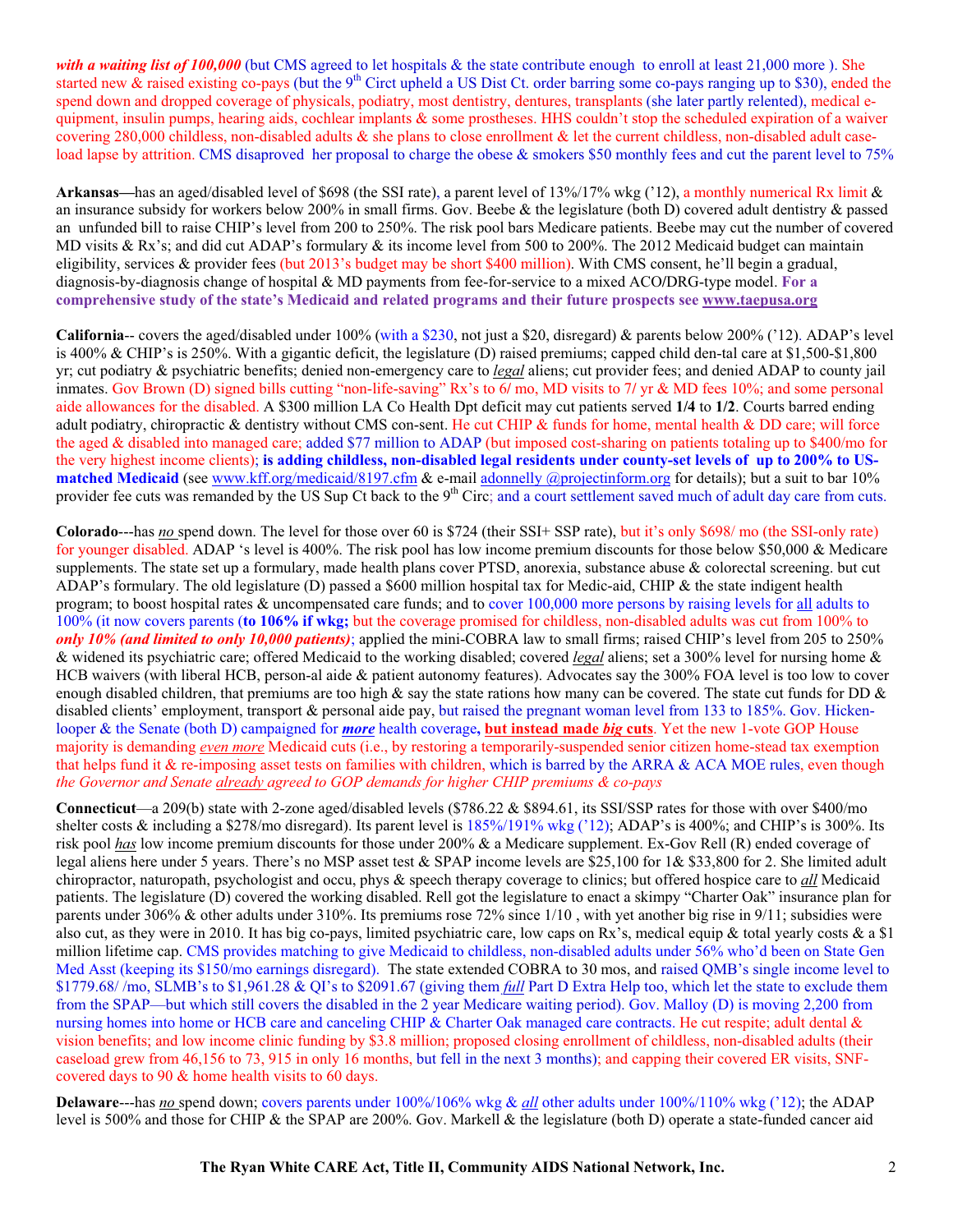program for those under 650% & state-funded medical assistance (more limited than Medicaid) for others under 200%, covered the wkg disabled, but ended adult vision care and may well end speech, physical & occupational therapy

**District of Columbia**---has parent levels of 200%/206% wkg ('12), 100% for aged**/**disabled, 300% for CHIP & 400% for ADAP. Ex-Mayor Fenty & the Council (both D) covered adult dentistry; raised QMB's level to *300%,* (with no asset test**,** giving many DC Medicare patients *full* Pt D Extra Help), but he proposed replacing public mental health clinic care with private contractors, cut DC's recently-raised MD fees for dual eligibles;and cut home care & funds for the disabled's personal aides. Mayor Gray (D) extended Medicaid to the childless, non-disabled below 200%**/ 211% wkg** with US health reform matching (others under 200% qualify for the nonnon-federal DC Alliance program); but called for a 1**/**3 cut in Alliance funds & big, unspecified TANF cuts (that the Council opposes)

**Florida**---The legislature (R) got a waiver to move patients (a court order had let them opt out) into managed care; but at first it did so in only 5 counties. But it's now expanding the managed care waiver statewide (starting in 9/12 & to be com-pleted by late 2014; it includes the aged & disabled, as well as families & children. HHS approved the plan— but only if  $85\%$  (not just 65%, as the state allowed) of premiums go to care  $\&$  quality upgrades and plans must meet the needs of 98.5% of enrollees  $\&$  keep cost sharing below regular Medicaid ceilings. (Email JWynn@BrowardHouse.org for a summary of the the state's managed care proposal.) The legislature & Gov Scott (both R) planned to cut MD fees, slash Med-icaid costs \$1.8 billion, make almost all patients pay \$10/mo premiums & charge \$100 co-pays for non-emergency ER visits (but CMS rejected both charges). The state cut the aged & disabled level from 88% to SSI's \$698 mo rate, except for those in HCB care or in Medicare's 2 year disabled waiting period. The parent level is 20%**/** 58% wkg ('12) & CHIP's is 300%. The state covers dentures (but little *other* adult dentistry), hearing aids & some autism care. Blue Cross & the Dade Co. Health Dept sponsor cheap & lean "Miami-Dade Blue" policies with no brand Rx benefit. Ex-Gov Crist (I) dropped hospice care and cut dialysis, mental health & substance abuse funds & MD fees. 19,000 are on HCB & home care waiting lists and advocates sued to force more home & HCB spending. Yet a GOP-run legislative panel *refused* a \$37 million *extra* US grant to fund more HCB slots. Crist made insurers sell Medigap policies nearly as fairly to the disabled as to the aged. Miami's Jackson Mem Hosp has rising deficits, closed 2 O**/**P clinics & 2 transplant units & ended dialysis for 175 indigents (many are illegals). ADAP cut its formulary, although its long waiting list fell to 427. The HIV health insurance premium payment program is again open to new clients. Neither it nor ADAP have asset tests & their income levels are 400%. Scott chose a panel to plan to change, cut or end taxes by the 20 hospital districts that help pay the state Medicaid matching share and uncompensated care; and also seeks \$66 million in hospital rate cuts. He and the legislature passed a law to shift the bulk of \$325 million of as-yet-unpaid Medicaid costs to the counties---which they bitterly oppose. A US Dist judge ordered the state Medicaid program to cover autism care, but the state may appeal

**Georgia**---Its aged/disabled level is \$698/mo (the SSI rate), its parent level is 27%**/**49% if wkg ('12)**,** ADAP's is 300% & CHIP's is 235%. It has a monthly Rx numerical cap. It dropped CHIP dental surgery  $\&$  raised its premiums; ended routine adult dental  $\&$  artificial limb benefits & nursing home spend downs; and narrowed Katie Beckett waiver admission rules. Atlanta's Grady Hosp, with a \$6 million deficit from indigent care costs, closed its dialysis center (but arranged al-ernate care for all but 22 of its many illegal patients) & 3 of its 9 O**/**P clinics and cut its free care level to 125 from 250%. Ex-Gov. Perdue wouldn't raise provider fees & cut ADAP \$1.2 million. MD & DDS fees were cut; he sought more insurance taxes & fines for health costs, closed a mental hosp bldg, cut pregnancy & infant care funds; imposed ADAP medical criteria (its waiting list is now 1058, but expected new US funds may move 300 onto ADAP); and proposed privatizing some mental health care. With a \$680 million Medicaid FY 12-13 shortfall, Gov Deal (R) proposed even more cuts (i.e., ending adult podiatry, vision & emergency dentistry), but the House voted to retain those 3. He wants to raise adult O**/**P care co- pays to 15%, their I**/**P hosp co-pays by *400%* & charge children cost-sharing for the 1st time

**Hawaii**—this 209(b) state gives limited Medicaid waiver care to *all* adults below 133% (even if childless & non-disabled) but only parents & children and the aged & disabled under 100% get *full* Medicaid ('12). Its ADAP level is 400%. It cov-ers the wkg disabled. The legislature (D) raised CHIP's level to 300% & ended its premiums. The state began moving 37,000 aged & disabled into managed care, ended non-emergency adult dentistry and planned cuts for non-pregnant & non-disabled adults. Gov Abercrombie (D), a longtime health expansion advocate-- who *is* establishing a voluntary-for-providers Medicaid "medical home model"---still must cut Medicaid \$25 million for FY '12 & \$50 million for FY '13; and **l**imit non-disabled, non-aged adults to 20 MD visits a year, 10 hospital days a year and 3 outpatient surgeries a year

**Idaho**--is a Title XVI state, with *no* spend down, an aged/disabled level of \$780 (the SSI/SSP rate), a parent level of 21%/ 39% if wkg ('12) & a 200% ADAP level. The legislature  $(R)$  raised the CHIP level from 150 to 185%; funds a pilot plan for small firm workers under 185%, covered the wkg disabled & sorted clients into 3 groups: Parents & children; disabled & chronic cases; and the aged. Each may get differing benefits or co-pays but more preventive care*.* Gov Otter (R) charges 4% of income premiums to Katie Becket cases and may charge *all* disabled children *extra* premiums; he did cut hospital, MD, rehab facility & DD agency fees (which a court voided temporarily) and occu & speech therapy and autism care funds; and has an ADAP waiting list of 8. Otter and the legislature plan Medicaid cuts of \$34 million**:** more & higher co-pays; lower Rx fees; audiology, vision, podiatry & mental health cuts; limiting adult dental care; moving more patients into managed care; and imposing a \$7.5 million hospital & nursing home "assessment" .

**Illinois**--this 209(b) state's aged/disabled level is 100% (with a \$25, not just a \$20, disregard).Its main SPAP *excludes* the disabled not yet on Medicare, who get only a skimpy formulary from a 2<sup>nd</sup> SPAP. Both SPAPs' income levels were cut from 235% to 200%--and their co-pays were raised. The legislature (D) raised the parent level to 185% (191% wkg) & accepted a court order to raise pediatric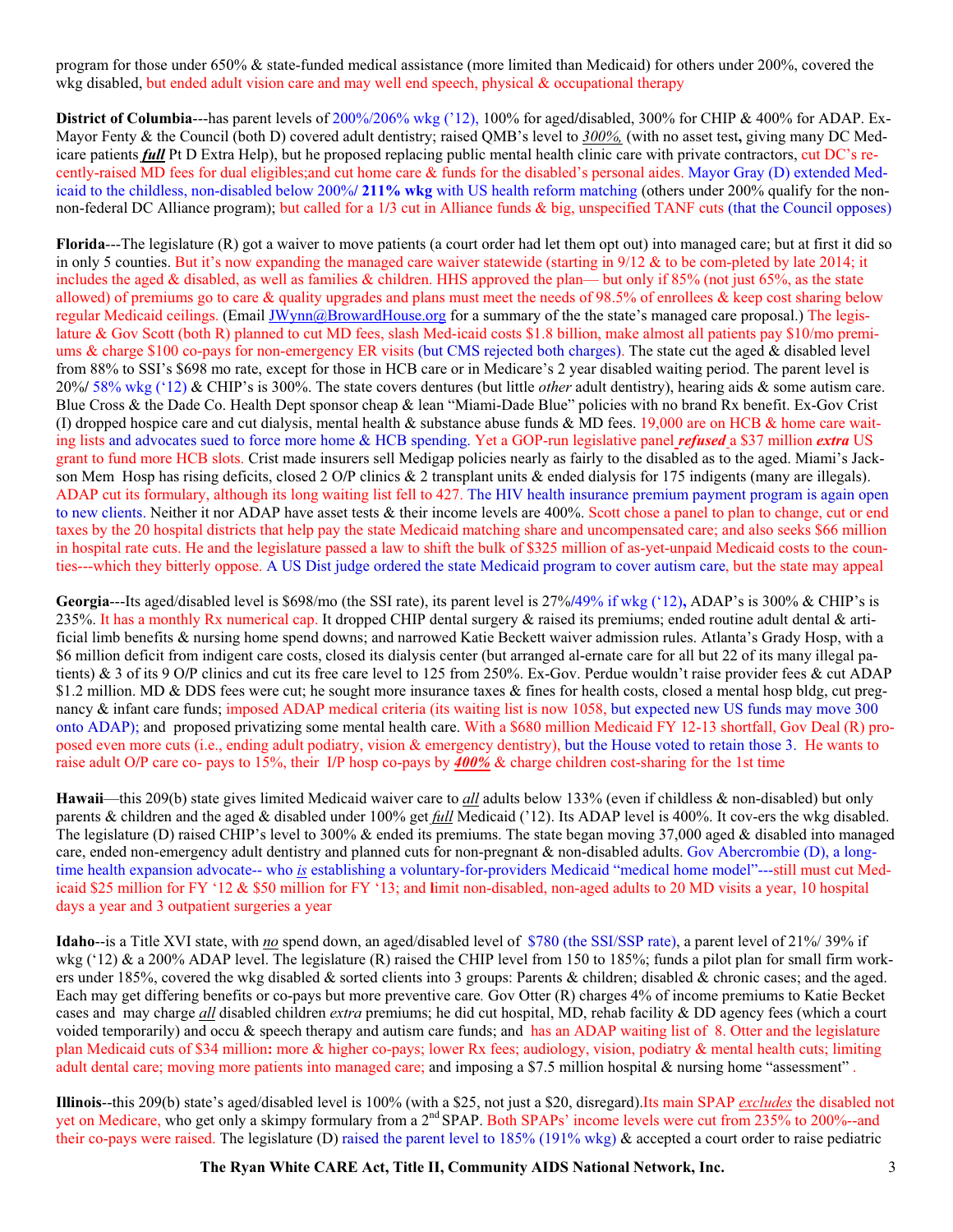fees. But *other* fees are too low & paid *very* late, **with a \$9 billion unpaid claims backlog by next year.** Gov. Quinn (D) may borrow several hundred million dollars**;** but such a loan, with US matching, would fund only a small start in paying the claims down. The state earlier raised CHIP's level from 200 to 300%. The often-closed state risk pool *has* a Medicare supplement but *no* low income premium dis-count (yet the new, separate US health reform-funded risk pool premiums are affordable for many under 40). The state raised the wkg disabled level to 350% & required that Medigap policies be sold as fairly to the disabled as to the aged. The U of Chicago Med Ctr closed its women's & dental clinics & the U of IL at Chicago closed a clinic too. The state gave \$640 million to safety net hospitals, made hospitals give the uninsured discounts & "assessed" them to attract \$450 million more in US matching. With a \$13 billion deficit, the legislature gave Quinn power to cut the budget; raised the 3% state income tax by 2.25% & also other taxes; required better applicant income verification; tightened a generics preference rule; now requires pre-authorization for 17 costly psychi-atric drugs, is forcing **1/2** of clients (mostly non-disabled parents & children) into managed care and 40,000 aged & disabled in Chicago's suburbs into it too; and cut Medicaid Rx fees \$42 million. Quinn closed CHIP to children over 300%; hopes to save \$400 million more with case management for the aged & disabled (38,000 already on HCB waiting lists); gave \$30 million more to low income clinics; and gave ADAP enough money to cover 4,500 more clients (but with a hard-to-monitor \$2,000 **/**mo per patient cap). A later \$1.5 million cut in HIV funds forced the ADAP level for new patients down from 500 to 300% (grandfathering-in current clients) After bi-partisan legislative committees couldn't agree on how to cut Medicaid \$2.7 billion, Quinn asked the legislature to close 2 DD centers, 2 mental hospitals, increase cigarette taxes \$1-a pack, abolish the SPAPs (with 180,000 paients), lower the parent level from 185% to 133% (removing 26,000 recipients), cap adult R x's at 5/mo, limit chiropractor visits, end adult dental coverage & elective Csections, impose monthly limits on the number of covered Rx's, .cut provider fees 8% (to save \$645 million, with few details yet, but possibly sparing safety net hospitals, and "aggressively" culling ineligibles from the rolls. Yet the state's seeking an eligibility expansion waiver to get Medicaid matching (*only* in Cook Co) for childless, non-disabled adults up to 133%, (or even 200%), as the ACA allows. **For a comprehensive study of Illinois' Medicaid & related programs & their future prospects see www.taepusa.org**

**Indiana**--this 209(b) state's SPAP (for which a state law passed in 6/11 now seeks US matching to help fund it as a waiver) covers those under 150% but *excludes the disabled.* The state also has a much-stricter-than-SSI "209(b)" Med-icaid disability rule (one must be *fatally* or *incurably* ill). The aged/disabled level is \$698, (the SSI rate) & the regular Medicaid parent level is 19%/25% wkg ('12)*.* Gov. Daniels & the legislature (both R) raised CHIP premiums. The pre-health reform state risk pool *has* a Medicare supplement & a low income premium discount. The ACLU sued to void a once-each-6-yrs denture replacement & re-lining limit (and the legislature is considering a once-every-5-years eyeglasses replacing limit). ADAP (with a 300% level) may soon need a waiting list & 21,000 DD clients are *already* on a HCB waiver waiting list, but Daniels did raise the CHIP level from 200 to 300%. A waiver he secured from CMS subsidizes coverage for parents below 200% & *even* has 14,000 slots for the childless, non-disabled under 65 (with 52,000 more o*f them already* on a waiting list when he closed enrollment). He opposed the US health reform bill, yet seeks to extend the waiver & then use newly-available US health reform matching to cover all childless non-Medicare adults under 133% by--or even before --2014 (but only if its HSA requirement & more cost-sharing is allowed—which CMS questions, although talks continue). Waiver coverage is via HMOs and has no dental, vision or maternity care. Patients *must* put 2%-5% of income into HSAs, pay near-unaffordable premiums and meet \$1100/yr in cost-sharing. It has yearly \$300,000/& \$1 mil-lion lifetime coverage caps. Daniels plans to cut hospital, nursing home & other provider fees 5%. The State Supreme Ct rejected a suit to make the state consider more possible impairments in Medicaid disability eligibility determinations. Budget cuts will end or limit adult dental, vision, chiropractic & podiatry coverage; Daniels tightened the mental health Rx formulary & the state got a US judge to dismiss a suit to block Rx fee cuts.

**Iowa**--A waiver covers both O/P & emergency I/P care for non-Medicare adults (even if childless & non-disabled) under 200%/250% wkg ('12) at any Iowa public or low income clinic or hospital (but Rx's "to go" & elective I/P hospitalizations are offered only at 2 safety net Des Moines & Iowa City hospitals). The aged/disabled level is \$698/mo (the SSI rate), the parent level is 28%/83% if wkg ('12) & ADAP's is 300%. The risk pool *has* a Medicare supplement but *no* low income premium discount. Medicaid faces a \$600 million deficit. Ex-Gov. Culver & the old legislature (both D) covered disabled children under 300% via the FOA, raised CHIP's level from 200 to 300% & let children with no dental coverage buy into CHIP dental benefits. The hospitals proposed taxing themselves \$40 million to attract added US matching funds to raise their rates & meet other costs. Gov Branstad & the new House (both R) plan to cut Medicaid (e.g., ending chiropractic care, raising co-pays & requiring pre-authorization for more services); the state Senate (still D) even *agreed* to his budget (but it passed a bill to make the US-funded and**/**or the state's risk pool more accessible to HIV patients).

**Kansas**---this Title XVI state has an aged/disabled level of \$698/mo (SSI's rate), a parent level of 26%/32% wkg ('12), and a 300% ADAP level. Its GOP legislature covered the wkg disabled, offered mini-COBRA rights, and raised CHIP's level to 250%. There are 5,700 on waiting lists for services for phys disabled & DD clients, yet it cut home care funding for the aged & disabled; put 6,000 *more* on waiting lists for HCB & home care; cut MD fees & disabled clients' caregivers' pay, ended welfare for 1,500 indigents awaiting SSA disability awards; denied dentistry to poor women; raised CHIP premiums to \$20/mo; and froze admissions to state mental hospitals. Gov. Brownback (R) wants even more health cuts: He ordered Aging Dept. employee costs slashed 25%, cut mental health funds \$25 million, slashed the community mental health center budget, proposed ending mental health services for 850 families with troubled children & told his Lt. Gov. to plan *Medicaid cuts of \$200 to \$400 million yearly* (by measures such as forcing the aged & disabled into managed care), although public objections forced him to delay forced enrollment of DD clients for at least a year.

**Kentucky**--- has an aged/disabled level of \$698/mo (the SSI rate), a parent level of 34%/59% wkg ('12) and 200% CHIP & ADAP levels. The legislature (R Sen.;D House) dropped tough, unworkable, nursing home & HCB medical admission rules; capped Rx's at

.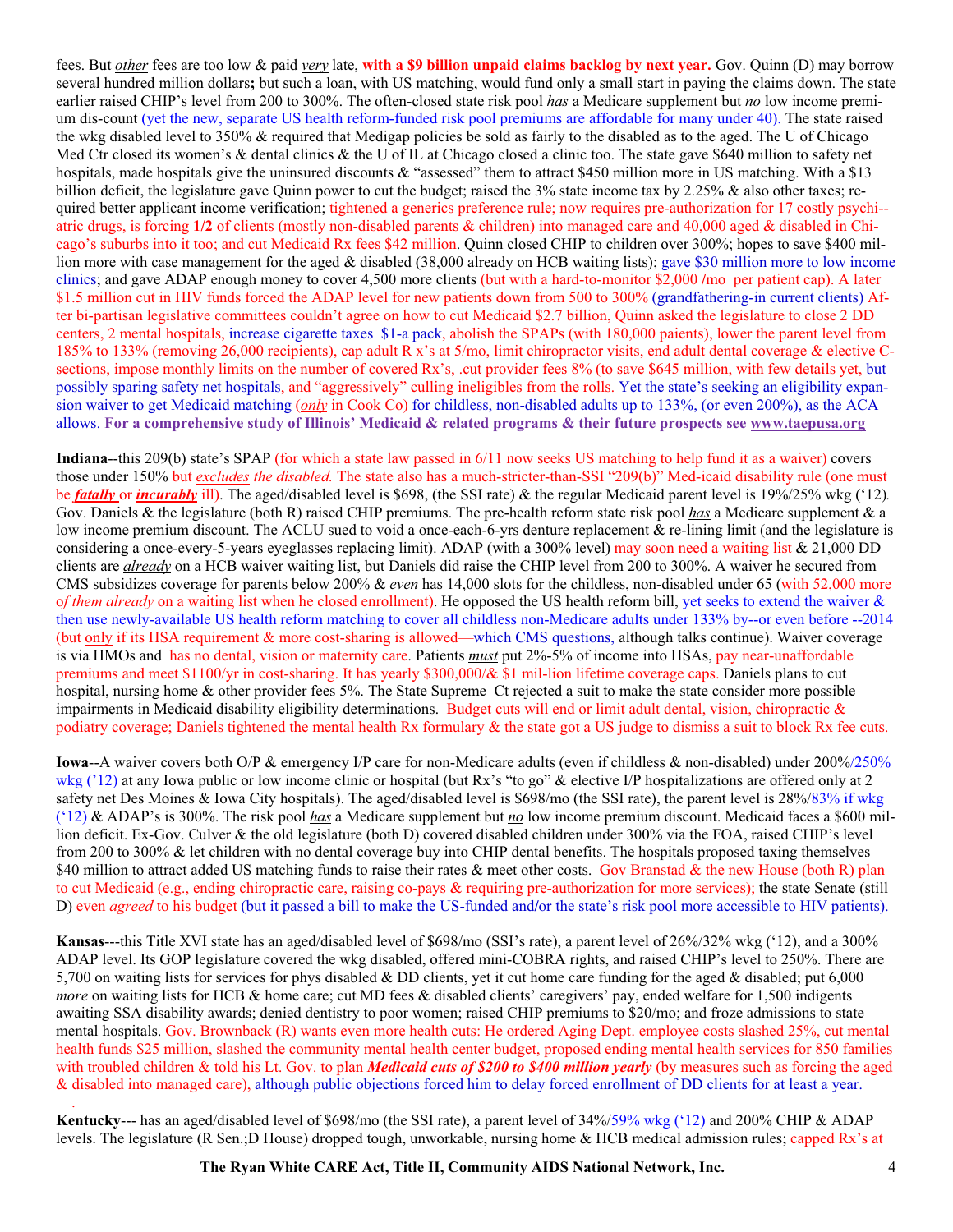4/mo, cut home teaching funds for blind children; limited occu, phys & speech therapy, x-rays & MRIs; and raised co-pays. Gov Beshear (D) faces a Medicaid**/**CHIP deficit of up to \$500 million, yet still enrolled 22,000 more children in CHIP & dropped its \$20/mo premium. ADAP has co-pays & its formulary was cut. After *both* Houses of the legislature spurned his budget for a GOP plan, he line-item vetoed their bill. Now he is implementing his own Medicaid budget plan to save \$375 million in state funds by moving 560,000 of 820,000 non-L'ville area clients into 3 HMOs by 10/11 (170,000 in the L'ville area are *already* in an HMO).

**Louisiana**---has an aged/disabled level of \$698/mo (the SSI rate), a parent level of 11%/25% wkg ('12) & a 300% ADAP level. The legislature (newly R-House; nominally D-Sen) voted to raise the CHIP 250% level to 300% but can't afford to. Gov Jindal (R) covered the wkg disabled & got CMS to agree to a state refund of only \$266 million of past overpayments He found \$30 million /yr for clinic funding when US funds weren't renewed & CMS even let him spend \$97.3 million in US Medicaid hosp funds on O/P clinics. He wants to save \$268 million cutting covered Rx's from 8 to 5 mo **(**unless more are "medically justified"); MD & hospital rates and privatizing community services & HCB waiver care. He plans to put almost all patients into 5 CCOs. US matching fell \$700 million & 2012's deficit rose to \$1.5 billion (but a clause Sen Landrieu put in the ACA, plus little-noticed [at first] clauses in later legislation—critics called the ACA clause a "2nd La. Purchase"—**provide the state an extra** *\$1.7 billion* **from FY '11 to FY '14**  above its normal matching rate). FEMA will pay \$478 million to rebuild the N. O. Charity Hosp & the state will add \$300 million but must find \$70-\$100 million/yr more to run it. Jindal wants a \$62 million cut for LSU's Hospitals although he already lacks enough funds to run 4 to 6 LSU & Charity Hospitals. ADAP's \$11.7 million deficit, even after it got \$2 million extra, caused a waiting list of 356. **For a comprehensive study of Louisiana's Medicaid & related programs & future prospects see www.taepusa.org**

**Maine—until now, had these income levels: subsidized insurance, 300%; the aged & disabled, 100% (with a \$75, not just a \$20,** disregard for both Medicaid & the MSPs); childless, non-disabled adults, 100% (via a **now-closed** Medicaid waiv-er); parents, 200%/206% wkg ('12); ADAP, 500%; CHIP, 200%; the SPAP, \$1,604**/** mo for 1 & \$2,159**/** mo for 2; and 250% for O**/**P-only waiver care for HIV+ (even **"**pre-disabled**"**) patients. There's *no* risk pool. Adults get dentures but little other dentistry. QMB's income level is 150%, SLMB's, 170% & QI's, 185%. The state raised cost-sharing for those over 150%, and cut podiatry care & provider fees. To save \$220 million, Gov. LePage & the legislature (both R) seek HHS approval for the waiver to drop 16,000--even with 14,000 more on its waiting list—of the childless, non-disabled adults (or at least cut services they get; but see "Preserving MaineCare Coverage of Low Income [Non- Disabled, Child-less] Adults..*"* at *www.mejp.org ), even before* its scheduled expiration (he says it's a voluntary state add-on that needs no HHS approval to be ended & isn't subject to the US' MOE laws; advocates disagree), and even to *drop 12,000 parents by cutting their 200% income level to 133%--a very direct MOE violation that advocates even more strongly oppose. He also plans major reductions in cancer screenings, and covered hospital days and outpatient treatments for cancer; and dropped otherwise-eligible legal aliens who've been here less than 5 years (a lawsuit is challenging that). And the state just discovered that a computer glitch let 19,000 clients who'd become ineligible keep getting & using Medicaid cards.* 

**Maryland**---has an aged/disabled level of only \$698/mo (the SSI rate), a 300% CHIP level & a 500% ADAP level. An appeals court upheld an AARP/Legal Aid suit to widen the state's too-strict nursing home, HCB waiver  $\&$  at-home care medical qualification  $\&$ appeal rules. A waiver merged the main SPAP & a low income O**/**P clinic program into one O**/**P-only primary clinic care & Rx program for non-Medicare adults (even if childless & *non*-disabled) under 116%/ 128% if wkg) in 2011**.** A state-sponsored, Blue Cross-run **2nd** SPAP (with a 300% level) covers some Medicare Pt D donut hole & premium costs, but seems to exclude the disabled. The risk pool has low income premium discounts for those under 200% but *no* Medicare supplement. Gov O'Malley & the legislature (both D) covered the wkg disabled, raised the parent level to 116% for *full* Medicaid in 2011 & subsidized insurance for some low paid small firm workers. He cut \$82 million in nursing home, home health aide, private RN & HMO fees and slashed hospital rates to 80% of private plans'. He also plans a 2nd expansion of *full* Medicaid to childless, non-disabled adults under 116% with US health reform matching He also cut other providers', HCB programs' & the disabled's personal aide fees. He & the nursing homes hope to more than make up their fee cuts with later rate *raises* funded by a 2% tax they'll pay to use to attract more US matching. With a \$1.2 billion 2012 deficit, he's considering a \$150-\$264 million hospital "assessment" to attract more matching to use to raise their rates & for other Medicaid costs too. He's raising child dental fees, carving child dentistry out of HMO contracts & made hospitals give free care to those under 150%. The legislature called for a \$40 million Medicaid budget cut.

**Massachusetts**---In 2006, ex-Gov. Romney (R) & the legislature (D) required all adults to have insurance, subsidized it for those under 300% & boosted the CHIP level from 200 to 300% (and a state program started about 1990 also offers CHIP-like coverage to children under 400%). In 1997 the the parent, child and childless aged & disabled Medicaid levels rose to 133%. The ADAP level is 500% & the SPAP's is 188% (but up to *500%* for Pt D patients). Gov. Patrick (D), with a \$2.5 billion 2012 deficit, raised subsidized insurance & Medicaid MD visit & Rx co-pays from \$2 to \$3; raised SPAP cost-sharing; froze MD & hospital fees; and cut public health program funds. The legislature got him to delay cuts in adult day health programs until at least 12/11; grandfathered-in undocumented aliens getting insurance subsidies & Medicaid since before 8/09 to limited benefits; and reduced adults' Medicaid  $\&$ subsidized insurance dental care to emergency & preventive services and cut covered hospital days to 20/yr. To better control costs, he wants to shift to Accountable Care Organizations (ACOs) to pay for wellness & treatment results rather than fee-for-service rates that now drive costs too high. A legislative reform panel was to have developed its own payment reform bill by late 2011. CMS approved a waiver add-on to give the Cambridge Health Alliance \$216 million & \$270 million to other hospitals and a waiver to give the state an added \$26.7 million (a \$5 million increase over the last such waiver award) to keep funding its health reform plan. The state's highest court ordered it to again give Medicaid to legal aliens here under 5 years, even without US matching.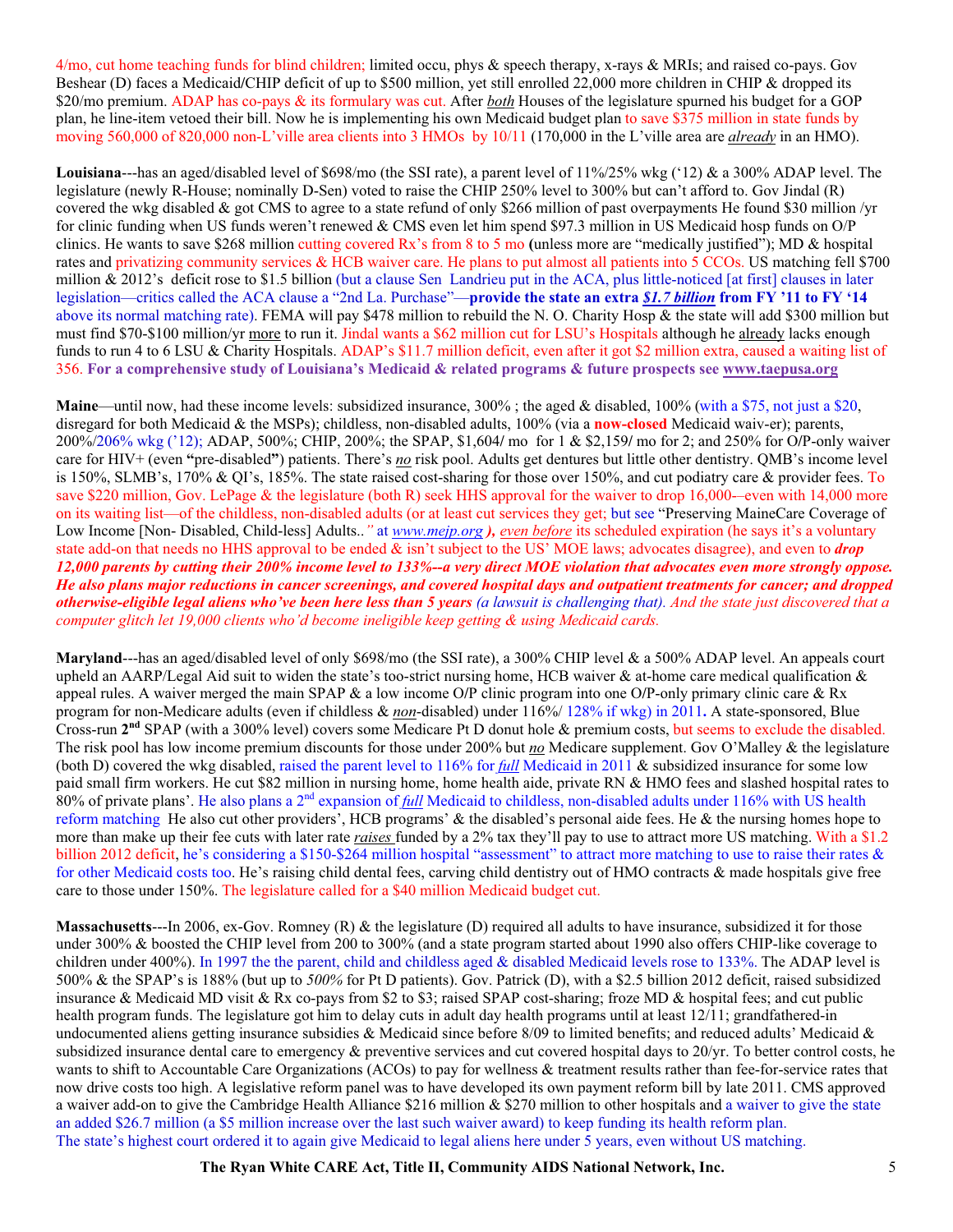**Michigan**---has a 100% aged/disabled level a parent level of 37%/63% wkg ('12), a 200% CHIP level & a 450% ADAP level. It ended adult hearing aid & chiropractic coverage but has a now-closed O/P care-only waiver for childless, non-dis-abled adults under 35%/45% wkg. The legislature raised co-pays but boosted child wellness, dental & adult preventive fees. The Lansing, Muskegon, Detroit & Flint-area counties offer free or cheap coverage to those under 200% (but Flint's Genesse Co. may close enrollment). With a \$480 million 2012 deficit, the (then D, now R) House & Senate (still R) brief-ly ended adult vision care. They later restored adult dental, vision & podiatry (but not hearing aid or chiropractic) care and made no MD, hospital & most mental health cuts. Gov. Snyder (R) pledged to make no cuts; but then cut teaching hospit-als \$67 million, Medicaid agency costs \$21 million, began moving dual eligibles into HMOs and, say advocates, cut home chore aid so much as to undermine de-institutionalization efforts (costing more in resulting, bigger nursing home bills) & dropped 11,000 families from TANF in 10/11 (claiming that they'll seamlessly still stay on food stamps & Medicaid). The US- funded, state-run risk pool cut its premiums (\$103 to \$415/mo by age band), but to do so raised deductibles to \$3,000 & co-pays to \$10, \$20, \$50 & \$100. The state is considering replacing an HMO tax—which CMS now says is improper--with a low tax on *all* claims paid by HMOs *and* insurers to prevent a loss of \$400 million in state Medicaid funds

**Minnesota**---this 209(b) state has an aged/disabled level of 100%, a regular **Medicaid parent level of 275% wkg or not ('12)**, a CHIP level of 275%, an ADAP level of 300% & a risk pool *with* low income premium discounts for those under 200% & a Medicare supplement. With a \$5 billion 2012 deficit, the state raised Medicaid, CHIP & MinnesotaCare (state-subsidized insurance for childless, non-disabled adults below 250%) premiums & co-pays and denied Medicaid & CHIP to *legal* aliens. Ex- Gov. Pawlenty (R) capped enrollment in HCB care, tightened its medical qualifications & cut paid hours for home aides; cut nursing home & HCB waiver fees; raised some premiums; and ended coverage of speech & oc-cupational therapy, audiology  $\&$  adult dentistry. Gov Dayton (D) expanded US-matched Medicaid to cover previously state-funded General Medical Assistance (GMA) patients under 75% He & the new legislature (R) compromised: He dropped his proposed "millionaire", hospital & nursing home taxes and accepted repeal of certain provider taxes that had been funding MinnesotaCare. They funded the 100,000+ GMA & Minnesota Care clients added to Medicaid, dropped their plan to substitute \$240 monthly vouchers for them to buy private insurance *instead of* getting Medicaid, but they got \$400 million in provider fee & other cuts . And the Medicaid agency said it will cover *only* ER visits & I/P hospital care for non-citizens; and deny them previously-covered dialysis, chemotherapy, O/P Rx's, dentistry & mental health services.

**Mississippi**---has *no* spend down. Ex-Gov. Barbour (R) cut the aged/disabled level from \$1,000+ to \$724/mo (with a \$50, not just a \$20, disregard), with *no* asset tests (including for MSPs). The parent level is 24%/44% wkg ('12), CHIP's is 200% & ADAP's is 400%. Only *2* brand Rx's/mo & 3 generics**/**mo are covered (but HIV patients get *5* brand Rx's). Bar-bour cut phys, speech & occu therapy benefits. An in-person re-application rule limits enrollment; he & the Senate (R) won't drop it, except maybe for LTC, but the House (also now R) might. After securing new cigarette & hosp taxes, he proposed DDS, nursing home & hospital (but not MD) fee cuts, as well as patient premiums & bigger co-pays; a 7% men-tal health cut, lower mental health center subsidies and closing 4 mental hospitals & 15 mental crisis centers. Some disab-led children's parents complain that the state tightened Katie Becket waiver medical qualification rules. Gov. Bryant (R) plans to award contracts to favored ---but, according to some advocates, sub-par---managed care firms. **For a comprehensive study of MS's Medicaid & related programs & future prospects see www.taepusa.org** 

**Missouri**---is a 209(b) state. Its risk pool has *no* Medicare supplement but *has* a low income premium discount. The GOP legislature cut the aged/disabled level from 100 to 85%; ended medical aid for those awaiting SSA disability awards; cut the 100% parent level to 19%/ 38% wkg ('12); ended adult dental benefits; raised CHIP premiums; denied CHIP to those whose job plans cost under 5% of income; raised & more strictly enforced co-pays; but kept the ADAP & CHIP levels at 300% & raised the SPAP level (it covers only those *already* on Medicare) to 150%. Blue Cross & a foundation subsidize insurance for KC-area families under \$30,000 The state pays "premium support" for clients' job plan premiums but denies them full secondary Medicaid; restored hospice & wkg disabled coverage (which covers only those with *very* low SSDI checks); gives birth control & screenings to women under 185%; restored adult vision (except for the aged in nursing homes), hearing aid & podiatry benefits; and let the aged & disabled opt out of HMOs .A court made the state widen notice  $\&$  hearing rights before closing CHIP cases The state let community health centers  $\&$  rural clinics presumptively enroll children in Medicaid & CHIP (before, only 4 hospitals could). Growing costs made Gov Nixon (D) drop plans to restore the 100% aged**/**disabled level & boost outreach. He sought hospital rate cuts of \$139 million & \$32 million in MD & DDS fees and mental health & public clinic funding. The state only covers dental care for the blind, the pregnant & children. The ADAP director restored full formulary coverage in 11/10. The state made private plans cover some autism care. CMS said the state wrongly limits home health care to the homebound; and state  $&$  CMS staff discovered that the spend down for the aged  $&$  dis-abled is calculated too liberally by giving clients "credit" for bills paid by Medicare or insurance or which providers had written off as uncollectible.. The GOP House Appropriations Committee Chairman cut \$28 million from Medicaid services to the blind, but won't say why or how.

**Montana**---has an aged/disabled level of \$698/mo (the SSI rate), a parent level of 32%/56% if wkg ('11), an ADAP level of 330% & a risk pool *with* low income premium discounts for those under 150% & a Medicare supplement. The state raised cost-sharing and cut LTC & hospice benefits and access—and also limited aged & disabled MD visits to 10/yr. But Gov Schweitzer (D) & the legislature (R) reduced a CHIP waiting list (yet ADAP now has one of 4); raised the family asset level; set up a SPAP for aged (but not disabled) Medicare patients under 200%; widened CHIP dental  $\&$  preventive care; made made private plans cover vaccinations  $\&$  well-child care to age 7; and raised CHIP's level to 250%, but en-rollment is slow. Schweitzer agreed to the legislature's 6% provider fee cut (it also voted to "study privatizing Medicaid administration"), but proposed that the MT Exchange be run under PPACA "Co-Op" rules.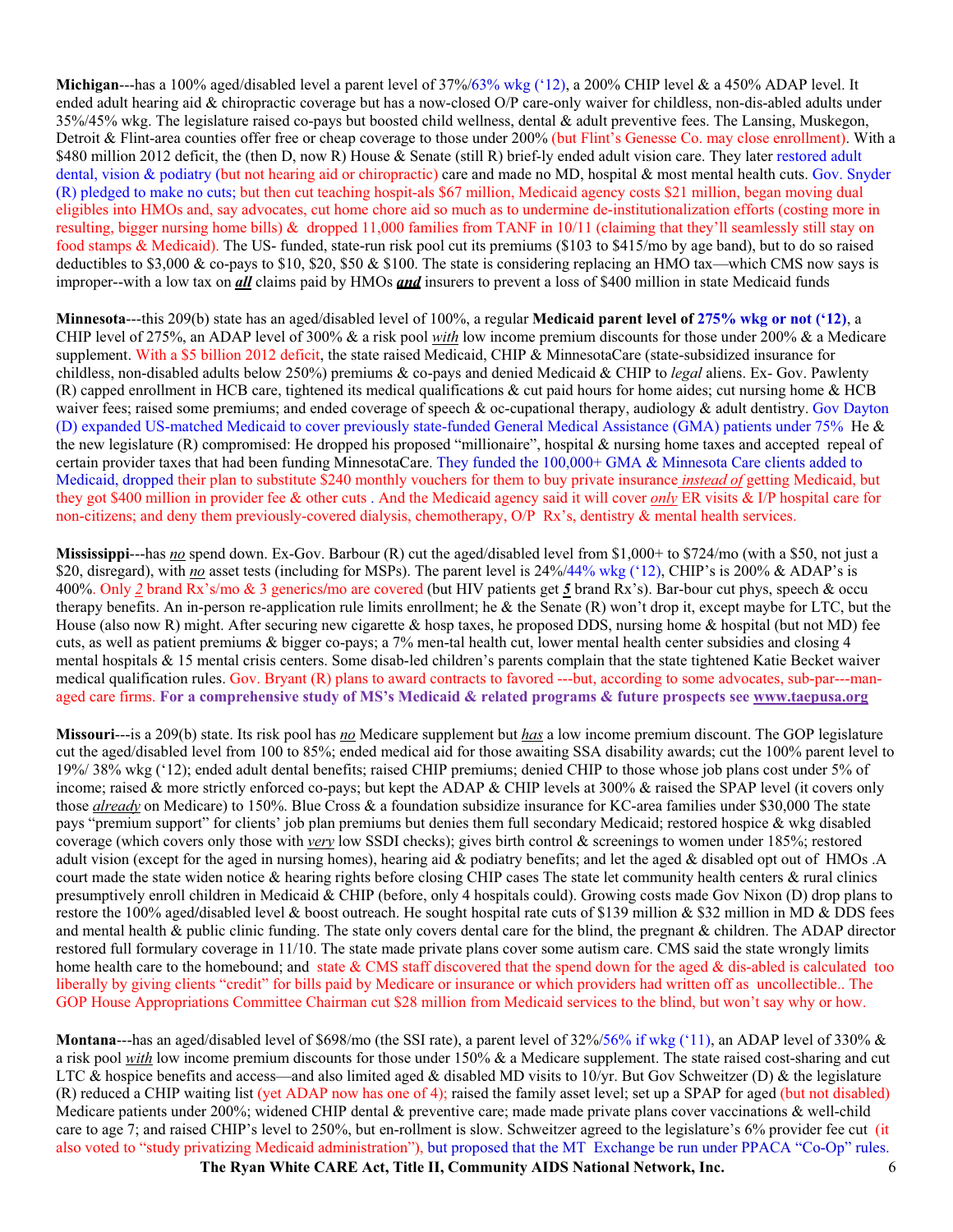**Nebraska**---is a Title XVI state with a one house, " non-partisan", but conservative legislature. Its aged/disabled level is 100%, its parent level is 48%/57% if wkg ('12) & ADAP's is 200%. It ended Medicaid for many parents who *chose* to get off welfare to work, yet the state Supreme Ct forbade denying Medicaid to those who *fail* to meet work mandates. The risk pool *has* a Medicare supplement but *no* low income premium discount. Gov. Heineman (R) raised CHIP's 185% lev-el to 200%. With a \$340 million 2012 deficit, the latest budget cuts *non*-primary care Medicaid & CHIP payments 5% (\$68 million), raised co-pays & may limit dental care to \$1,000/yr, hearing aids to 1 ea 4 yrs, eyeglasses to 1 ea 2 yrs & adults to 12 chiropractic visits & 60 occu, speech & phys therapy sessions/yr. ADAP's formulary was cut & its waiting list has risen to 222. But the legislature reversed (31 to 15) its earlier exclusion of pregnant legal & illegal aliens from Medicaid after 1,500 untreated cases resulted in needless, costly premature birth or still-born American citizen infants (although Heineman vetoed it, his veto was over-ridden). The state did widen school health services. Heineman proposed denying Medicaid to those who don't meet community service work requirements he'll establish. The legislature also overrode his veto of the nursing homes' plan to tax themselves enough to attract more US matching with which to then raise their rates, but he plans a \$28 million cuts in homecare, private duty nursing, & the number of covered mental health therapy visits.

**Nevada**—a Title XVI state with *no* spend down; its disabled level is only \$698/mo (the SSI-only rate), but the aged-only level is \$734.41 (they get an SSP too); its parent level is 25%/**49% wkg ('12)**; its CHIP level is 200%; its ADAP level is 400%. It subsidizes insurance for parents under 200% working in participating small firms & covers the wkg disabled Its SPAP, with a 225% level, covers the disabled & even offers a *vision* benefit; but the state raised CHIP premiums. The state capped CHIP dental care at \$600/yr; ended Medicaid adult dental & vision care, CHIP orthodontia; tightened SNF, ICF, HCB waiver & home care medical eligibility rules; and cut pregnancy coverage, hosp rates (closing the U of NV at LV Hosp's dialysis & oncology units), HCB waiver fees & attendant pay for the disabled; non-emergency transport, hos-pital neonatal, HCB waiver & pediatric specialist fees. It set up a formulary for antipsychotic, anticonvulsant & diabetic Rx's. Gov Sandoval (R) proposed a \$200 million cut in the current budget  $\&$  a \$500 million cut in the 2013 - 14 budget--reducing Rx costs \$104 million (no details yet), cutting O/P mental health care \$60 million & other provider fees by 15% to 43% and charging co-pays for un-needed ER visits.. The legislature's (D) relevant committees & the NV Sup Ct rejected \$88 million in SNF, ICF, nursing home, hosp & MD fee cuts and some proposed more & higher business taxes instead

**New Hampshire**---a 209(b) state; its risk pool has *no* Medicare supplement but *has* low income premium discounts for those under 250%. Its aged/disabled level is \$698 (the SSI rate, with a disregard of just \$13, not \$20/mo). The parent level is 39%/49% wkg ('12); the CHIP & ADAP levels are 300%. It has a much-stricter-than-SSI "209(b)" Medicaid disability rule (inability to work for *over 4 years*) & doesn't cover hospices. Gov. Lynch (D) & the legislature (R) shifted nursing home costs to counties, but ended a DD care waiting list—yet plan more provider fee cuts. The legislature voted to move more patients into HMOs; slashed \$1 million to fund case managers for the aged & disabled in board & care group homes; and tried to reduce the \$230 million in in bed taxes that has yielded sufficient funds to attract enough added US matching to meet hosp shortfalls due to uncompensated care & low Medicaid rates

New Jersey---has an aged/disabled level of 100%; a 500% ADAP level & SPAP levels of \$31,850 for 1 & \$36,791 for 2. A waiver covers up to 70,000 childless, non-disabled adults with income under \$140/mo. The legislature earlier raised the parent level to 200% & ended CHIP premiums for those below 200% (but cut its upper limit to 350%). The state cut hospital charity & medical teaching funds, raised SPAP co-pays & cut its formulary. Christie sought to drop coverage of <u>legal</u> aliens, township indigent care funding & the expanded overage of parents *(but later relented on the parent cut)*. The legislature opposes his \$3 adult daycare co-pay proposal & ending state Pt D wraparound & co-pay aid. He still rejects US birth control, obstetrics and cervical & breast cancer screening funds and vetoed a family planning bill. He plans to meet a \$10+ billion deficit by higher cost-sharing; and seeks a 2nd "comprehensive" waiver to "save" \$300 million (Google "New Jersey Concept Paper" for details; but note that the proposed parent level cut has since been dropped) He plans \$240 million in savings by forcing the rest of the aged & disabled (many are still in fee-for-service coverage) into managed care plans (including even their Rx, home health, adult day health care & personal attendant services) and cuts of \$8 million to women's health (but not ADAP) ---plus \$9 million in mental health & \$5 million in legal aid cuts. After being promised higher rates, nursing homes now face 6 to 8% cuts from a combination of legislative, budget & administrative actions Christie approved. CMS says the state owes it \$145 million for improperly-claimed matching for inadequate, sub-par personal care services

**New Mexico**—has *no* spend down, but has a risk pool *with* a Medicare supplement & low income premium discounts for those under 400%. Its aged/disabled level is only \$698/mo (the SSI rate), its parent level is 29%/67% if wkg ('11), CHIP's is 235% & ADAP's is 400%. A waiver—which is again closed to new individual applicants, but *not* to small employer groups--subsidizes insurance of *any* adult (even if childless or non-disabled) under 200%/250% if wkg. The state won't take disability-based Medicaid-only applications from those whose disability hasn't yet been approved by SSA---no matter how much they need medical care. With a Medicaid shortfall of \$300 million+, the state may end adult dental, vision, hearing aid & hospice coverage; slash phys, occu & speech therapy; cut mental health & substance abuse care & fees; and may cut some Rx benefits & HCB care. Gov. Martinez' (R) health cuts are likely to be even deeper, and she hired--without legislative (still D) consent or appropriation--2 consulting firms to advise how to cut Medicaid, while the Medicaid agency discovered a shortage of \$100 million to pay overdue Medicaid bills & asked the legislature to make it up.

New York---has a waiver for parents under 150% and childless (even non-disabled) singles & couples under 65 below 100%, but the level is only \$792/mo for childless aged & disabled singles. ADAP's level is 435% & CHIP's is 400%. The state subsidizes insurance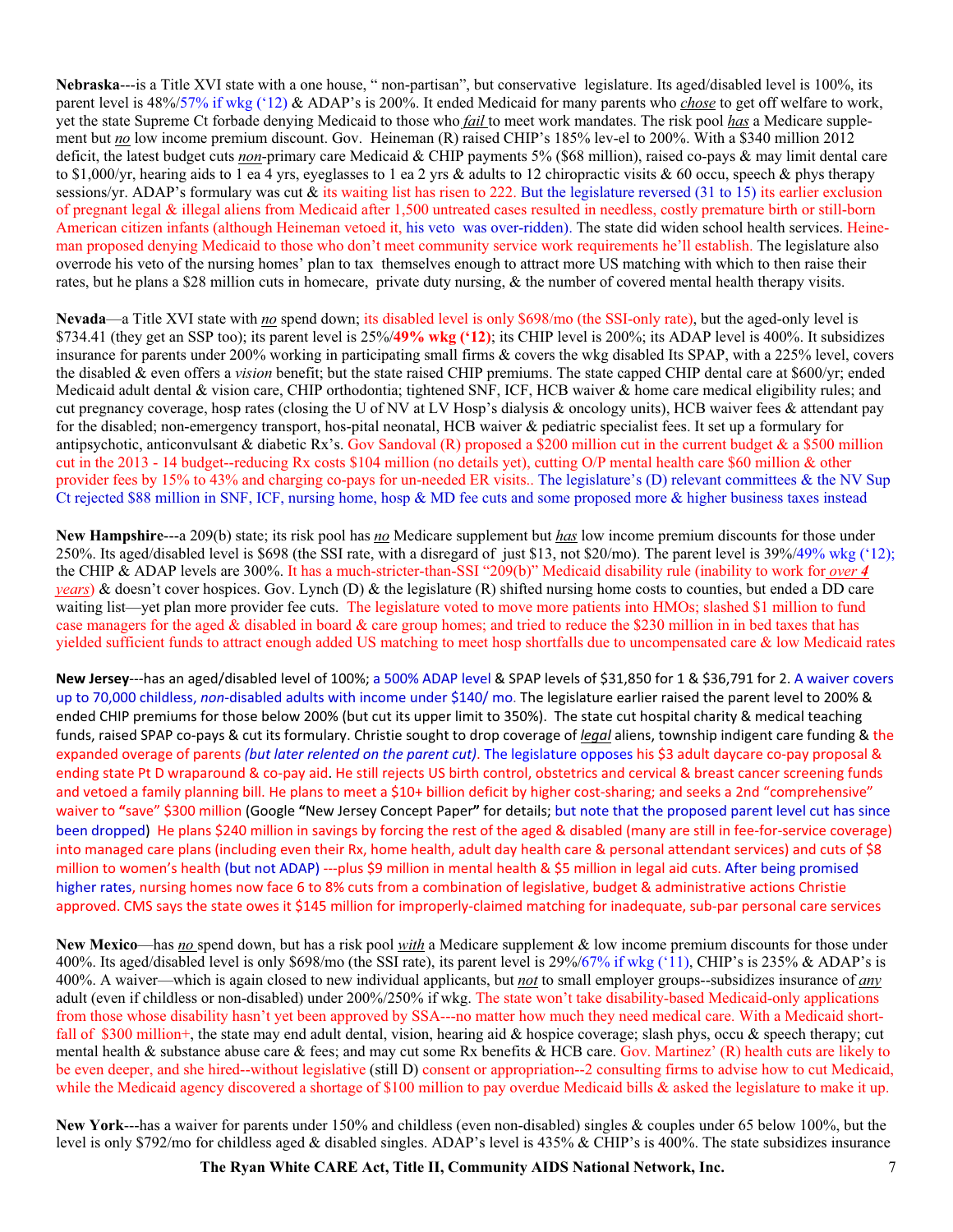for workers under 250%, but it caps plan Rx benefits at \$3,000/yr. The legislature **(**D House; R Sen) *still excludes* the disabled from EPIC (NY's SPAP, which only covers those over 65 with income below 321% & no longer offers wrap-around coverage to those without full LIS Medicare Pt D, except in the donut hole, butt still subsidizes Pt D premiums for those under 211%). It raised Rx & MD co-pays (but caps them at \$200/yr); adopted a less flexible formulary that arthritis, diabetes, AIDS & mental health groups now challenge (yet Gov. Cuomo [D] quickly relented on plans to narrow the women's birth control Rx formulary); and covers assisted living, chore aide & adult day care. Counties pay ½ of state Medicaid costs (but their increases are capped at 3.5%/yr). NY funded HIV day health care; covered colon & prostate cancer patients & the wkg disabled below 250%; required hospital discounts for those under 300% & banned taking debtors' homes; and required mental health parity in private insurance. Ex-Gov. Paterson (D) started a discount Rx plan for the disabled, raised *all* Medicaid asset levels to \$14,250 for 1, \$20,850 for 2, etc., *except for* the aged, blind & disabled, *ended* MSP & SPAP asset tests and extended COBRA to 36 months. But he signed a bill with \$775 million in health cuts, aimed at saving \$300 million more in each future year. Short \$316 million, NYC's public hospitals plan to cut child mental health & Rx benefits and close some clinics. NYC proposed to end a school dental program, cut its HIV services \$17 million & de-funded a health insurance advo-cacy office. Its Mayor wants to cut 182 school nurse jobs. **Cuomo & the legislature passed \$1 to \$2.8 billion in Medicaid & EPIC cuts, is** *forcing* **all Medicaid patients--even nursing home, HCB waiver & home care patients--into HMOs; and apparently are dropping or tightening income levels for the Katie Becket waiver & the FOA eligibility categories for at-home disabled children and even rationing fewer hours for at-home attendants for the seriously disabled & aged.** A summary of the *many complex cuts & changes* is in *"Medicaid & EPIC Cutbacks", with very* detailed charts showing new income & asset levels & disregards for most NY health assistance programs at www.newyorkhealthaccess.org, **as are "Several Important Changes for Health Consumers in the 2012 [NY State] Budget—Medicaid.." & "Legislature Restores Most of EPIC Cuts for 2013"**

**North Carolina**---covers the wkg disabled, but allows only 8 Rx's**/**mo (plus another 3 or more on an exception basis).Its aged/disabled level is 100%; its parent level is  $36\%/49\%$  if wkg ('12) & its CHIP level is 200%. Its aged-only SPAP was suspended in 2010. The legislature (R) created a 2<sup>nd</sup> SPAP just for ADAP clients on Medicare under 175% but *ineligible* for Pt D *full* Extra Help & passed limited mental health parity. It has a pre-health reform state risk pool that *excludes* Medicare patients, requires pre-authorization & has a \$250 co-pay for "specialty" Rx's & a \$100,000/yr out-of-pocket cap but *has* low income premium discounts. Gov Perdue (D) set up a preferred Rx list, later adding some psychiatric Rx's to it; proposed closing 50 mental hosp beds  $&$  cutting MD, hosp, personal aide, maternal care & community mental health funds. She cut audiology & hospice care and limited speech, occu & phys therapy visits to 3/yr. ADAP was cut \$3 million, has a formulary limited to Tier 1 Rx's & an income level cut from 300 to 125% The budget ends Medicaid's HIV case manager program & coverage of community-based rehab care and many child dental X-rays & sealants; limits breast surgery; and requires prior approval of X-rays, MRIs, MRAs, PET scans, ultra-sounds & some EPSDT services. The state later found \$14.1 million more for ADAP, cutting its waiting list to 140 (but may now require pre-authorization for *Medicaid's* HIV Rx's). The hospitals got the legislature to tax them \$200 million**/**yr to attract more US matching to raise their rates (even though they may have earlier over-charged Medicaid \$50 million) & meet other health costs; but, with a large budget cut, the state will limit or end coverage of adult insulin, eyeglasses, dentistry, podiatry & chiropractic care. It seeks a waiver to give personal care services to board & care residents; and state plan amendments to better co-ordinate mental & primary care; pay coordinators extra to cut hospital readmissions & ER visits, and bring community childrens', disabled adults', the mentally ill's & HIV patients' care into a fuller coordinated arrangement. CMS said the state's placement of 1,000s of de-institutionalized mentally ill in sub-par board & care homes was improper, making their costs un-matchable; but then CMS gave the state until at least 1**/**1**/**13 to solve the problem). And the \$150 million Medicaid shortfall the state faces may be met by transferring enough funds from other state accounts.. **For a comprehensive study of the state's Medicaid & related programs and their future prospects see www.taepusa.org**

**North Dakota**---this 209(b) state has a risk pool *with* a Medicare supplement but *no* low income premium discount. Its aged/disabled level is \$750, its parent level is 34%/59% if wkg ('12**)** but ADAP's level was cut from 400 to 300%. It cov-ered disabled children under only 200% via the FOA, boosted CHIP's level to 150% & raised the medically needy**/**spend down level to \$750 for 1 person**/**mo. The legislature (R) *again* raised CHIP's level (now to 160%), but cut ADAP's formulary, capped enrollment & yearly costs and limited patient access to Fuzeon. Gov. Dalrymple (R) plans even more cuts

**Ohio**--this 209(b) state has a parent level of 90% wkg or not ('12), a 200% CHIP level, but cut the ADAP level from 500 to 300% —a change that a state court ruled needs more public advance notice & input before full implementation. Ohio cut secondary fees for dual eligibles & medical assistance for those awaiting SSA disability awards; moved most patients into HMOs (some with too few specialists); but imposed private insurance mental health parity. **Its aged & disabled level is only \$589/mo (the US' very lowest)**. The state covered disabled children under 500% via the FOA; cut nursing home fees (which it later partially restored while it boosted home care benefits); cut Rx fees & community mental health funds; and required Rx co-pays & a generics preference rule; but restored adult dental & vision care. It told nursing homes to pay for their own patients' phys therapy, wheelchairs & medical equipment. The state moved 592 from waiting lists into HCB waivers & imposed \$718 million in fees on hospitals to be used to get more federal matching & raise rates; and applied mini-COBRA rights to small firms. Gov. Kasich & the legislature (*both* R) plan a \$1.4 billion 2 yr Medicaid cut**:** moving disabled children, the mentally ill, nursing home & HCB waiver patients, dual eligibles & finally *all* aged & disabled into managed care; cutting nursing home fees \$360 to \$470 million (*claiming* they'll spend \$55.6 million *more* on HCB care, even as they plan deep cuts in the *total* FY '12 LTC budget); hosp rates \$478 million, managed care \$58 million & psy-chiatric care \$135 million. But Rx rebates yielded \$5 million more for ADAP, ending its waiting list for now; the ADAP program plans to enroll new clients by prioritizing the immediate acuteness of their health status if a waiting list is needed.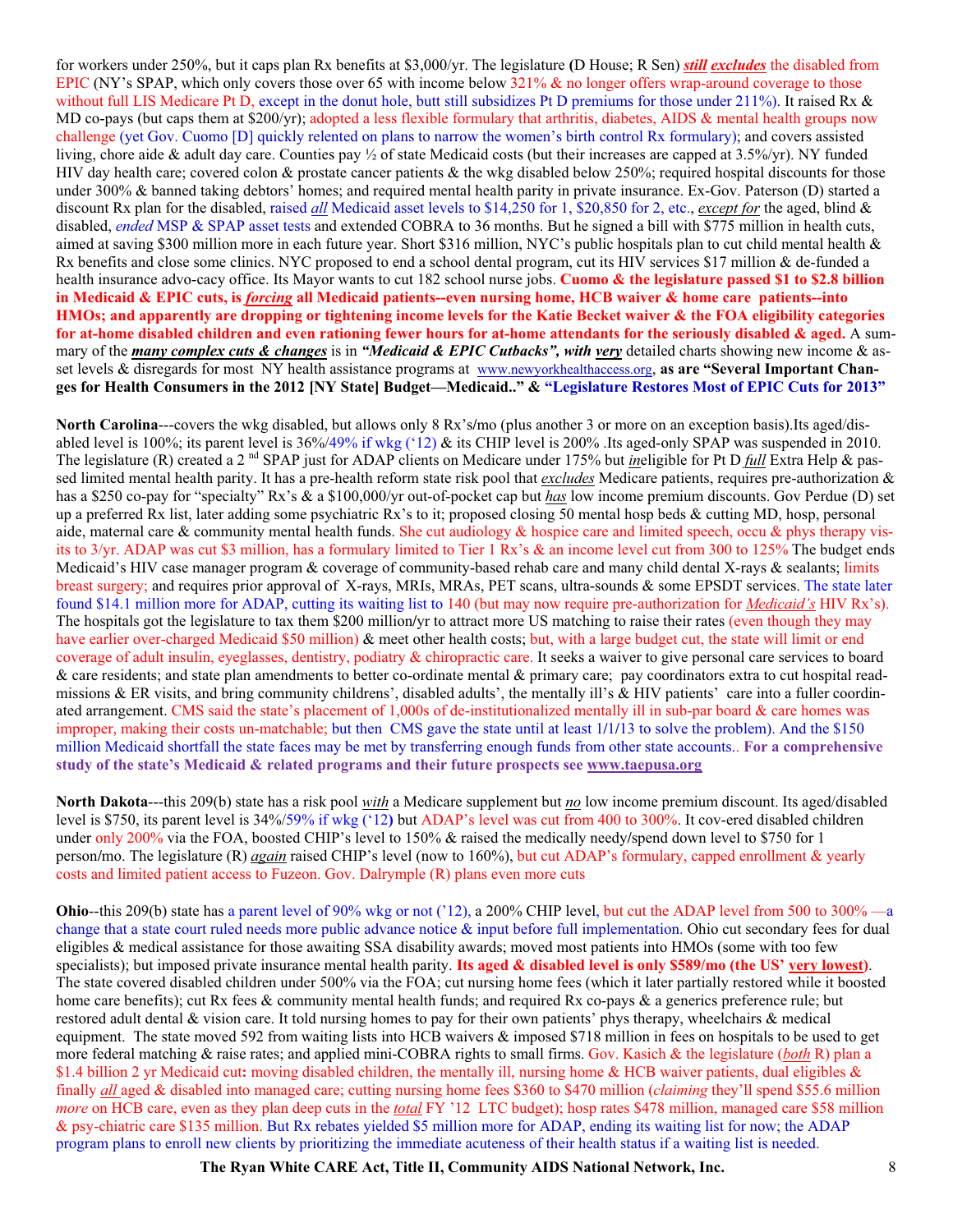Cleveland's MetroHealth system, with state support, is seeking CMS approval to offer US-matched Medicaid managed care to those under 133% (or possibly more), including even childless, non-disabled adults. The state is considering ending its 209(b) status (which would raise the aged/disabled level to SSI's \$698/mo level, but that would therefore end the aged/disabled spend down for those living independently in the community (but the 300% of SSI level would continue for Katie Becket waivers, LTC & HCB services).

. **Oklahoma---this 209(b) state's aged/disabled level is \$740 (the SSI/SSP rate). The parent level is 37% & 53% wkg ('12) & ADAP's is 200%. It** doesn't cover hospices, but did cover the breast & cervical cancer & wkg disabled groups and sub-sidized insurance for students, the unemployed & small firm workers under 200%. The legislature (R) later cut the insur-ance premiums  $\&$  eased eligibility but also cut its benefits; covers assisted living but kept the CHIP level at 185 %. Gov Fallin (R) may drop pregnant women's dentistry, durable medical equip & nebulizers; cut dialysis, diabetic supply, hos-pital, MD & nursing home fees; raised some co-pays; seeks to limit ER visits to 3/yr; cut mental health care; closed 200 mental hospital beds; *cut covered brand Rx's from 3 to 2/mo* & ended speech, occupational & physical therapy benefits.

**Oregon**---this Title XVI state's risk pool has no Medicare supplement but *has* low income premium discounts for those under 185%. Income levels are \$698/mo for aged & disabled (the SSI rate),  $31\%/46\%$  if wkg for parents ('12), 185% for subsidized insurance for non-Medicare adults (with enrollment closed) & 200% for ADAP. An anti-tax referendum cut eligibility & adult dentistry and ended adult vision care. The OR Health Plan expansion waiver--with limited Medicaid for non-Medicare adults under 201%--again froze enrollment. ADAP has cost-sharing. Ex-Gov Kulongoski & the legislature (both then D) took the FOA option & passed insurer & hospital taxes--later upheld in a referendum that raised taxes on the rich too--to cover 80,000 more children & 35,00 more adults, raise CHIP's level to 300%, & offer more home care--yet he later had to end home care for 100s of cases. Gov Kitzhaber & the Senate (both D) & a now-tied House cut provider fees 16-19%. He signed a bill to use capitated "coordinated care organizations", that he says will save \$200 million in 2012 but some fiscal experts & legislators say it will *still* leave a \$125 million Medicaid shortfall.

**Pennsylvania**---has an aged/disabled level of 100%, a parent level of 26%/46% if wkg ('12**)**, a CHIP level of 200% & an ADAP level of 337%. It covers the wkg disabled, raised the SPAP level to \$23,500 for 1 & \$31,500 for 2; (it excludes the disabled). Gov Corbett & the legislature (both R) limited adult dentistry & Rx's to 6**/**mo (with an exception process), required co-pays of disabled children over 200% , cut mental & women's health care & *ended the Adult Basic program--***even** *with 40,000 patients on it & 496,000 more on its waiting list.* But case file reviews suggest that nearly **1/2** of those dropped may be eligible for Medicaid, according to Community Legal Services of Phila., where cash-sthort city clinics now must bill even the poor \$5-\$20 a visit. Ex-Gov Rendell (D) set premiums as low as \$283/mo for those under 200% in PA's US health reform-funded risk pool. Corbett.cut county social services budgets 20%, ended Gen. Assist. welfare (\$205/mo in most counties: it's often relied on by incapacitated indigents awaiting SSA disability rulings); dropped 150,000 more from Medicaid *(including 89,000 children, some disabled)*, but advocates aren't sure how many are proper case closures or how many may result from a conscious, concocted plan to cut the rolls, *whether or not* clients are truly eligible; **yet over 23,000 children have already re-applied and been re-instated.** 

**Rhode Island**---has these income levels: aged/disabled, 100%, parents, 175% (181% wkg in '12), CHIP, 250% & ADAP, 400%. The state covers the wkg disabled & its limited formulary SPAP covers the aged but only those disabled over age 55 (with levels of \$37,167 for 1 & \$42,476 for 2). Ex-Gov Carcieri (R) required free & discount hospital care for those under 200% & 300% and banned taking debtors' homes. Big deficits moved him to get a waiver with extra up-front US funds; in exchange it requires shifting  $12\%$  of nursing home cases to cheaper home care  $\&$  caps future US funds. The legislature (D) raised adult daycare co-pays & ended coverage of *legal* alien children. Gov. Chaffee (I) seems to have a moderate health policy & may try to end the waiver (a **12/6/11** report at www.lewin.com notes its disappointing LTC & other savings while capping the US matching rate).

**South Carolina---**has *no* spend down. Its aged/disabled level is 100% & its parent level is 50%/91% if wkg ('12). It cut ADAP's level to 300%. Its risk pool *has* a Medicare supplement but *no* low income premium discount. The legislature (R) limited Rx's to 4/mo & raised CHIP's level to 200%. The SPAP level is 200%, but it *excludes* the disabled. The state cut mental health benefits,,home health, hosp & nursing home fees; closed an HIV program to new clients; passed private plan mental health parity; ended SPAP payment for Rx's not covered by Pt D, cut SPAP funds; **currently has no ADAP waiting list;** cut home, personal aide & HCB care (the last 3 face lawsuits) & covered Rx's from 8 to 7/mo, required a generics "fail first" rule for mental health, oncology & HIV Rx's before brand Rx's can be covered & de-funded cancer screening. Gov. Haley (R) tried to end hospice coverage (but relented) but cut speech & occu therapy sessions from 225 to 75/yr. With a deficit rising to \$1 bil-lion she'll try to save \$200 million with " public-private care provider partnerships", \$18.5 million by reducing low weight births, favoring HCB care over nursing homes, ending adult vision & dental care, raising co-pays and reducing C-sections & hospital readmissions. She's cutting hosp, MD & DDS fees \$300 mil-lion. The legislature found \$1 million in state funds for ADAP, while a state employee illegally downloaded 228,000 patient files. **For a thorough study of the state's Medicaid & related programs and future prospects see www.taepusa.org** 

**South Dakota**---has no spend down. Its aged/disabled level is \$698/mo (the SSI rate), its parent level is 52%, wkg or not ('12**)** & ADAP's is 300%. The legislature (R) refused to raise the pregnant women & the 200% CHIP levels to 250% or boost provider fees, and ended adult dental coverage**.** Gov. Daugaard (R) said he'd make \$30 million in Medicaid cuts (with 10% lower provider fees), but the legislature restored \$12.5 million to soften the fee cuts.

**Tennessee—The legislature (R) set the aged/disabled level at \$698/mo (the SSI rate), parents' at 69%/126% if wkg ('12) & ADAP's at 300%. Ex**cept for the pregnant, children & HIV+ patients, MD visits were cut to 10/yr, hosp days to 20/yr & Rx's to 2 brand drugs + 3 generics/mo, *except for* some grave conditions. There's a 250% CHIP level, a pre-health reform *state* risk pool (with *no* Medicare supplement but *with* a premium discount for those below 250%), a SPAP (with a waiting list & low benefits cap) for up to 5 generics/mo for non-Medicare clients under 250% & subsidized barebones insurance for non-Medicare adults under \$55,000 (enrollment is closed). CHIP uses Medicaid Rx rules, but also covers diabetic items & more psychiatric Rx's. Home care & medical equipment benefits were cut, with big mental health cuts  $\&$  a \$500 million hosp rate cut —forcing Nashville Gen Hosp to deny subsidized non-emergency care to poor illegals. The state deferred caps on MD visits, transportation & transplant care,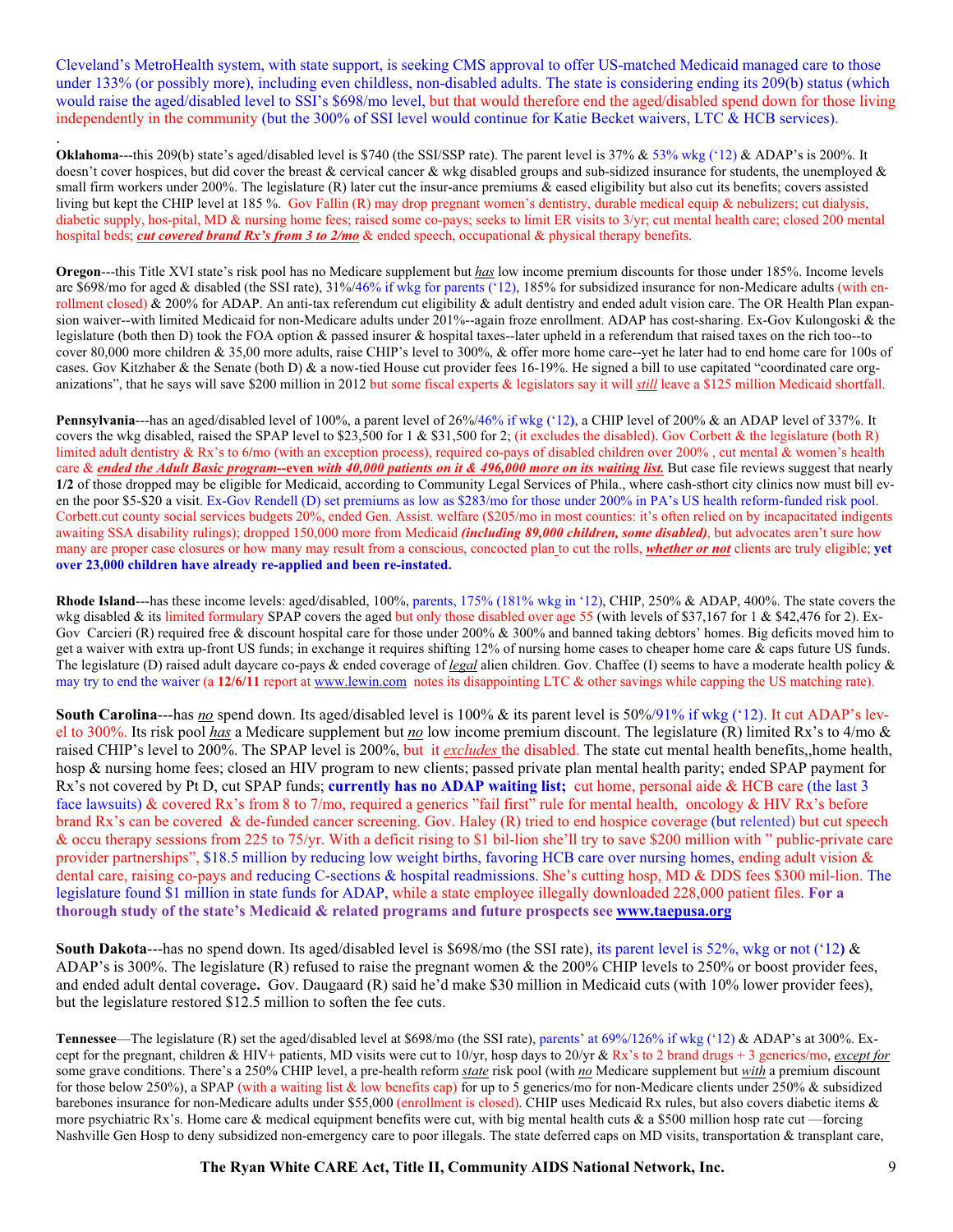but kept a \$10,000/yearly benefits cap; limited occu, speech & phys therapy; and capped X-ray & lab usage & ADAP costs. A court voided its 1987 order grandfathering-in 150,000 ex-SSI recipients to Medicaid & almost all then lost coverage (see "Daniels Case" at www.tnjustice.org). Gov Haslam (R) favors even more cuts--like ending coverage of C-sections, hemophilia, detox, acne & some sedatives & may start an ADAP waiting list. The state re-opened the spend down to a maximum quota of 7,000 cases (which still hasn't been filled; see www.tnjustice.org for more); extended a 5.2% tax on hosp revenues; and plans to save \$\$6.25 million by diverting those who'd otherwise enter nursing homes into home care programs.

**Texas**—has a risk pool *with* a Medicare supplement & but *no* low income premium discount .The aged/disabled level is \$698/mo (the SSI rate), the parent level is 12%/26% wkg ('12) & the ADAP & CHIP levels are 200%. Gov. Perry & the legislature (both R) dropped CHIP prostheses, phys therapy & private duty nursing; raised CHIP cost-sharing; cut Medicaid home health & ended adult chiropractic & podiatry care; but restored Medicaid vision & hearing aid coverage and CHIP dentistry (Medicaid covers *limited* adult dentistry); and required some mental health parity in private plans. Texas has a SPAP for HIV clients. A court required improved EPSDT & child health with higher MD & DDS fees (yet Perry still plans 10% rate cuts). The 2012 deficit is \$27 billion. The legislature cut the Children with Special Health Needs program & a cystic fibrosis aid program for *all* ages (even with 950 children on a waiting list); wouldn't fund 13,000 needed HCB slots; or \$19 million that ADAP needs (and even authorized cutting its income level from 200 to 125% if necessary). It left \$4.8 billion of the Medicaid budget unfunded after early 2013, when it must either find more money or make *big* Medicaid cuts—and *even* authorized a transfer of \$19 million from Medicaid's skimpy budget to ADAP's even more desperate budget needs. The state got a CMS waiver to move even more patients into managed care; *but will drop* its prior 3 Rx's/mo limit by 3/12 for those enrollees and even fund more child dentistry & uncompensated care. CMS refused to extend Texas' family planning**/** women's health funding because it excluded Planned Parenthood (so Perry said he'll try to fund women's services---except abortions, and without Planned Parenthood as a provider, which a conservative legal group claims submitted numerous federally-unmatchable abortions---with 100% state funds); and the state ceased paying the full Medicare rate for co-pays for dual eligibles—and now pays only the lower Medicaid rate (but it later relented for psychiatrists', psychologists' & oncologists' bills). **For a comprehensive study of Texas' Medicaid & related programs and future prospects see www.taepusa.org**

**Utah**—is a Title XVI state with a risk pool that has a low income premium discount, but *no* Medicare supplement. Its aged level is 100%, its parent level is 38%/44% wkg ('12**)** & CHIP's is 200%. A waiver (closed to new clients, gives limited O/P—but no I/P--care, with *big* co-pays, to childless, non-Medicare adults under 150%. The state cut coverage of some wheelchairs, chiropractic, adult eyeglasses &, dentistry; cut hospital & DDS fees 25%; but subsidizes insurance for small firm workers under 150%. Gov. Herbert  $(R)$ restored child & pregnant women's dentistry & some phys & occu therapy, but cut its ADAP formulary & income level to 250% (dropping 52 clients) & closed enrollment to new patients (but there's no ADAP waiting list now); cut the disabled level from 100 to 74%, school health funds & the pregnant women's asset level; and ended the spend down. He signed a bill to make waiver clients do community service, and seeks to cut eligibility, run Medicaid with what some say are sub-par ACOs, raise co-pays & charge \$40 mo premiums (CMS rejected the higher cost-sharing proposals; but the legislature passed a bill requiring pre-authorization for one type of mental health drug, and is considering higher cost-sharing for tobacco users). Hackers stole up to 781,000+ Medicaid client files, including as many as 280.000 SSNs, from the state computer system.

**Vermont**—Its levels are: aged/disabled (2 zones) 101% & 110%; parents, 185% wkg or not ('12); childless, non-disabled adults, 150% wkg or not; CHIP, 300%; ADAP, 200% & the SPAP, 175%. There are no MSP asset tests. Others under 300% get state subsidized insurance. Dentures aren't covered & there's a \$495/yr adult dental care cost cap. A waiver, in return for more US funds, moves patients into HMOs and favors home & HCB care over nursing homes--but also caps future US matching funds. Ex-Gov. Douglas (R) signed a bill requiring more private plan autism coverage but raised SPAP co-pays. The state plans authorization "edits" for atypical anti-psychotics, Chantix & nicotine replacement products and plans to require Rx co-pays of \$3 for both Medicaid  $\&$ SPAP drugs. Gov Shumlin and the legislature (both D) passed a law to establish a state universal coverage health insurance plan

**Virginia---**this 209(b) state's parent level is 25/31% wkg ('12), CHIP's is 200% & ADAP's is 400%. It covers the wkg disabled. Gov McDonnell & the House (both R) ignored gentler Senate (tied) approaches to cut provider fees & mental health, substance abuse  $\&$ community care funds and lower the \$2,200**/**mo HCB waiver income level to \$1,685, even with a waiting list of 6,000 (but \$30 million more was later found for HCB care). Some mental health, Hep C & a few other Rx's were cut from ADAP's formulary; it closed enrollment (except to pregnant women, children & those being treated for opportunistic infections).; and ADAP"s waiting list is 854. A SPAP covers premiums & cost-sharing for HIV+ Pt D clients under 400%. The legislature over-rode McDonnell's veto to make big firms' health plans cover some autism care, but he and Attorney General Cucinnelli interpreted the law so as to neuter it. ADAP is paying premiums, deductibles & co-pays in the US health reform-funded risk pool in 2012 & expects this to cut *per capita* patient costs from \$12,000 to \$8,000/yr, McDonnell plans \$323 million in hospital & nursing home cuts in 2013-14; but signed a bill to give Medicaid to *legal* immigrant pregnant women & children in the US under 5 years, The state & the US settled a suit requiring the state to open 4,000+ new slots in state-run residential facilities for the intellectually-challenged (even though it can't 'now afford to do so), yet some clients' families have filed to intervene in the case to block the settlement, which disability advocacy groups favor.

**Washington**--its risk pool *has* a supplement open to some, but not all, on Medicare. Its aged/disabled level is \$744 (the SSI**/**SSP rate), its parent level is 36%/73% if wkg ('12) & ADAP's remains 300%. Gov. Gregoire & the legislature (both D) passed mental health parity. Fund shortages forced her to end CHIP (which has a 300% level) for 27,000 illegal alien children. The state raised BasicHealth (subsidized insurance for non-Medicare adults under 200%, **with a waiting list of 150,000)** premiums & co-pays, forcing 60,000 off the rolls; and limited non-emergent ER visits (but then partially relented), Rx, DME, imaging, denture, diabetic items, personal aide, home care, adult daycare, maternity & infant casework & incontinence benefits and cut Rx, pediatric MD, HMO & day health center fees. It dropped adult hearing aids, podiatry, eyeglasses, dentistry, & colorectal cancer screening. 3 non-HIV Rx's were removed from ADAP's formulary & cost-sharing is now required of those PWHIVs over 100% or not on Medicare or Medicaid. CMS now pays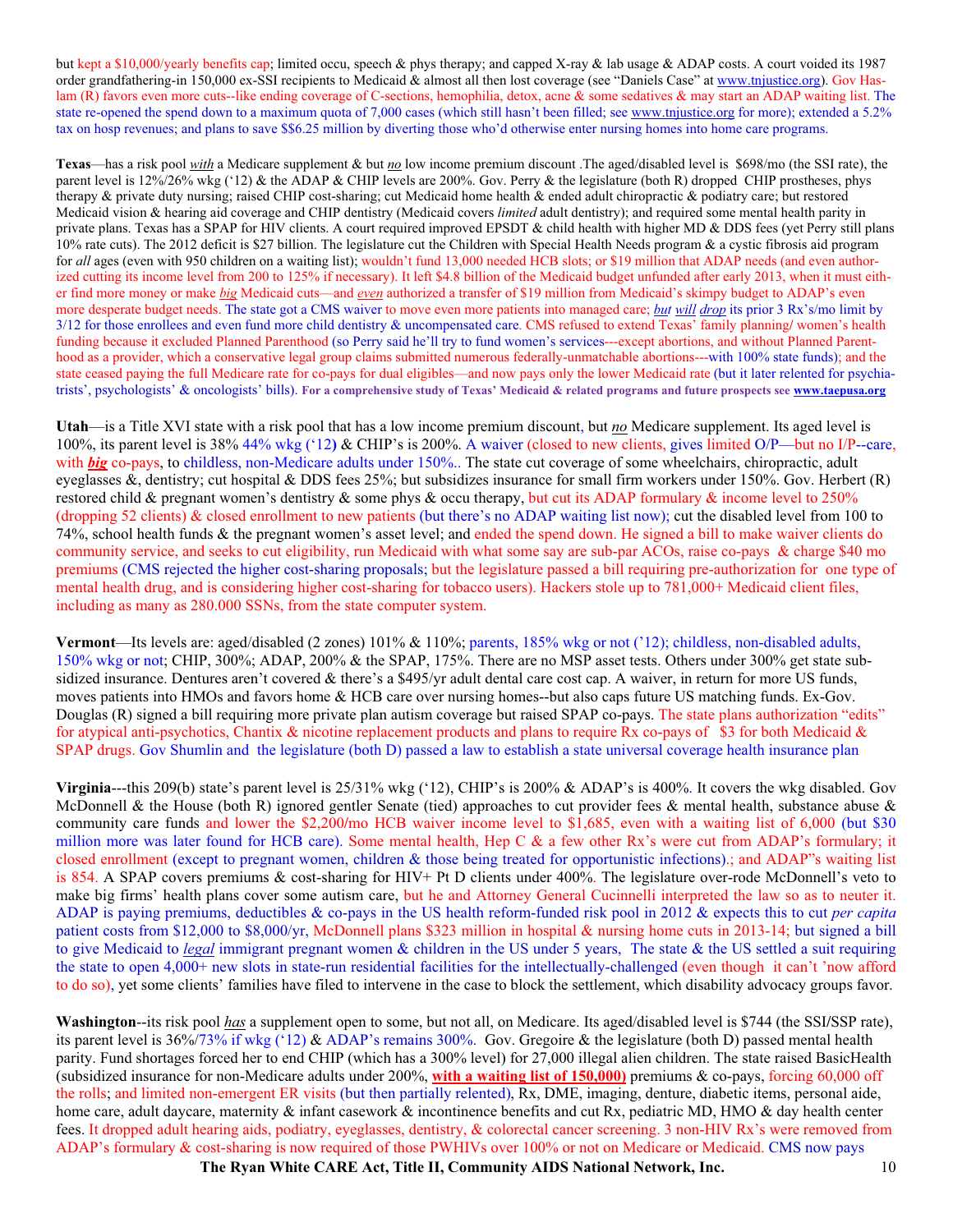matching for BasicHealth & "Disability Life-line" medical assistance, but the state cut 17,000 off BasicHealth for being illegals, over 65, or having income over 133% The legislature cut Medicaid's provider pay budget \$4 billion, over hospital & home care worker opposition. Gregoire signed a nursing home tax to be used to attract more matching to bolster their rates & other costs; and seeks a CMS waiver to use a Medicaid "individual per cap payment"**:** See http://www.wsha.org/files/83/StatesSubmissiontoCMMI.pdf . CMS rejected the state's proposed plan amendment to start and/or raise cost-sharing for Medicaid patients.

**West Virginia---has an aged/disabled level of \$698/mo (the SSI rate), a parent level of 16%/32% if wkg ('12) & a 325% ADAP level.** It covers only 4 brand Rx's/mo (plus 6 generics). Its *state* risk pool has *no* Medicare supplement but low income premium discounts were authorized. It denies all *adult* dental care but extraction & pain emergencies & didn't properly adopt nursing home & HCB medical admission rules (which *still* impede access). The legislature (D) started an Rx aid plan (via low income clinics) for non-Medicare adults under 200%. CMS is trying, over state objections, to halt a waiver that offers clients more mental health care & Rx's--but only if they sign "personal responsibility" pledges. It had planned to put the disabled, parents  $\&$  children into managed care that some say cuts access to care. Gov Tomblin (D) & the legislature raised CHIP's level to 300% & passed a hospital tax with proceeds to be used to attract more Medicaid matching; but, with a \$187 million Medicaid shortfall, he closed admissions to the HCB-based care program.

**Wisconsin**---has an aged/disabled level of \$781.78/mo (the SSI/SSP rate), a 300% ADAP level & a 240% SPAP level (that *excludes* the disabled)**.** The risk pool *has* a Medicare supplement & premium discounts for those under \$33,000. Ex-Gov Doyle (D) raised the CHIP (to 300%) & parent (to 200%) levels and started a "Basic Care" plan for non-Medicare childless adults under 200%, but its caseload soon outgrew funding. Gov Walker & the new legislature (both R) plan \$3 billion in Medicaid cuts, including dropping—or at least lowering the income level for--the 67,000 already on Basic Care (with thousands more on its waiting list). He also froze enrollment in the "Family Care" nursing home alternative program (but, at CMS' *demand*, he now plans to reverse himself & re-open enrollment; but it still has waiting lists in some counties for some diagnoses & lacks any funding source). He *got CMS approval to cut the 200% parent level to 133%,* charge higher premiums and more & bigger co-pays*,* "adjust" kidney dialysis & Rx fees and drop those under 26, who don't enroll in their parents' or their own job's insurance. Yet even GOP legislators spurned his plan to cut SPAP coverage. CMS hesitates to permit such waivers or SPAs, because most veer close to, or even violate, federal MOE laws.

**Wyoming**--has *no* spend down, an aged/disabled level of \$723 (the SSI/SSP rate), a parent level of 38%/51% wkg ('12) & a 200% CHIP level. Its SPAP covers non-Medicare clients below 100%. The legislature (R) widened CHIP dental, vis- ion & mental health benefits. Ex-Gov Freudenthal (D) *added* a state risk pool low income premium discount for those under 250% (it already had a Medicare supplement). The state planned to cut provider fees \$25 million, the DD & HCB budget \$3.6 million (freezing-in a waiting list) & dialysis aid by \$250,000. ADAP's 332% income level & formulary were cut and its enrollment was capped (but its waiting list is still 0) & client cost-sharing was imposed. Gov Mead (R) plans more cuts

#### **SOURCES AND RESOURCES:**

*Email sherry.barber@ssa.gov for* "State Asst. Progs. For SSI Recips.**, 1/11"** *(the* **latest** *update) on state Medicaid eligibility rules for SSI & SSP clients, their living-independently and board & care home SSP amounts & Section 1616, 1634 & 209(b) arrangements.* 

*For the 48 states & DC, 2012's federal poverty level (FPL) is \$11,170 yearly (\$930.83 monthly) for one plus \$3960 yearly (\$330 monthly) more for each add'l person; see the Asst Sec. for Plan. & Eval. pages at www.dhhs.gov for earlier yrs' FPLs and AK's & HI's separate FPLs. The 2012 SSI rates (not including any state supplements, or SSPs) are \$698/ mo for 1 & \$1,048/mo for 2.* 

*For state parent & childless non-disabled adult income levels see* **"Performing Under Pressure: ..Findings of a 50-State Survey of Eligibility..Policies in Medicaid and CHIP, 2011-12.."** *pub.#8272 ( Tables 1A , 4 & 5) and pub #8048 (1/12/12), [Tables 1 & 6] at www.kff.org and http://www.kff.org/medicaid/upload/8105.pdf for more detailed 2010-11 aged, disabled & MSP eligibility data (especially App. A4a). A later 10/11 version doesn't offer exact income level figures of further changes in states' various adult & children levels.* 

*See* **"State General Assistance Programs. 2011"** *at www.cbpp.org for a survey, charts & even a list of their General Assistance cash welfare income levels ---and, in many states, even the income & other eligibility rules for their general (non-federallymatched)* **medical** *assistance.* 

**"Medicaid Expansion Now..[Can]..Save..States Money"** *shows how states can add to their health budgets by now getting regular Medicaid matching rates for 100% state-funded care of childless, non-disabled adults under 133% &* **"Explaining: Benefits & Cost-Sharing..States Can Set For [New]..[Eligibles].." (8/9/10)** *at* **www.kff.org .** *For CMS rules on covering new clients see* **State Med Dir Ltr #10-005, "New Options.. [In] Med.." (4//10/10) & State Med Dir Ltr #10-013 (7/2/10)** *on required* **"Fam, Plan, Benchmark, [mental health & Rx] Cover."***at* **www.cms.gov**

*Problems with enrollment & access to providers for applicants & recipients of the QMB program---and how to overcome them-- is discussed in a 12/15/11* **"CMA Alert"** *at* **www.medicareadvocacy.org** *and an 11/11* **/***12* **"Issue Brief"** *at* **www.nsclc.org**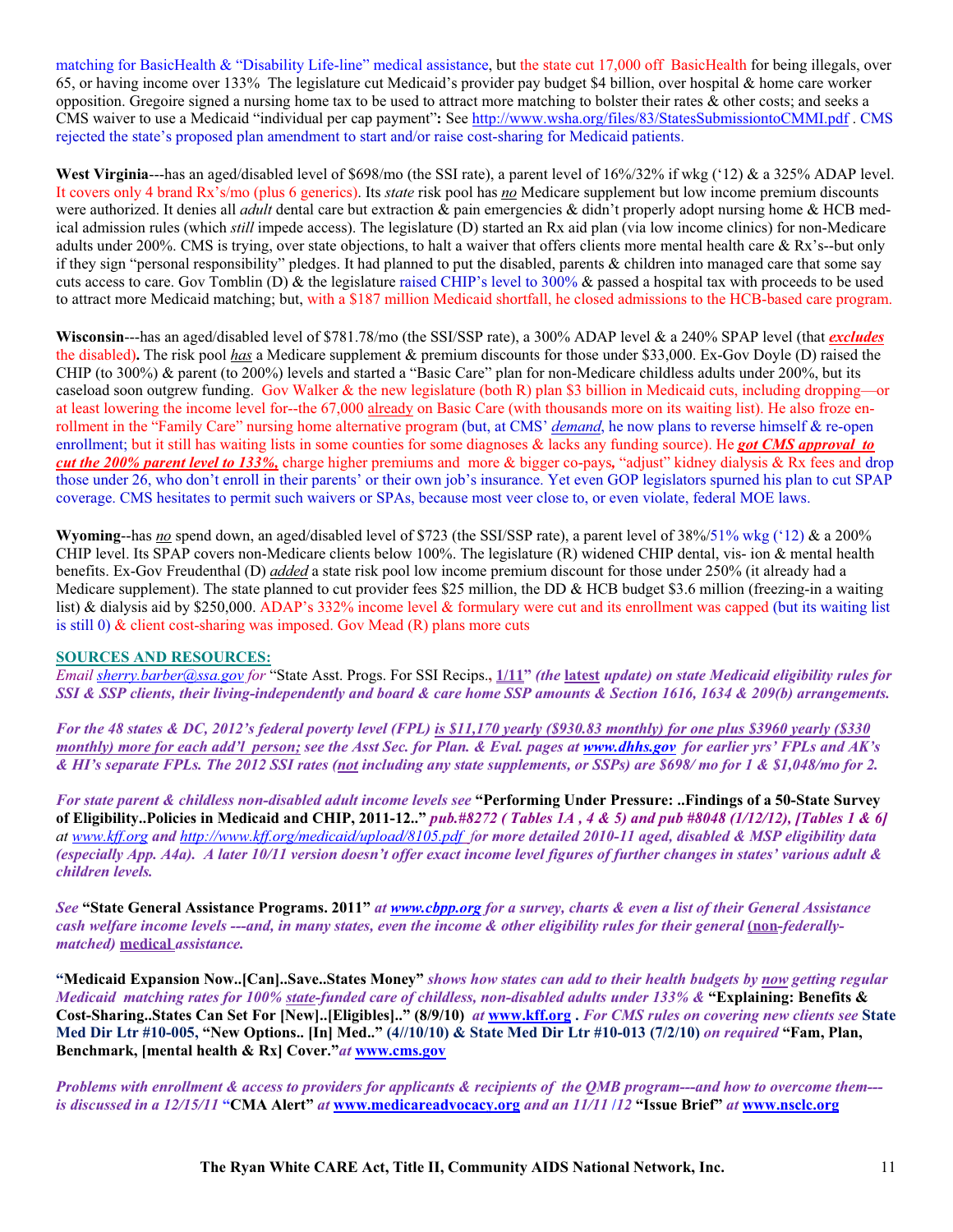**"Medicaid Coverage & ..[Costs]..in Health Reform.."** *at www.kff.org projects the numbers of new Medicaid patients & states' tiny share of their costs starting in 2014 (0% to 10%). See under "pubs." at www.ppic.org "***Expanding MediCal;, Profiles of Potential New Users"***(8/11/12) questioning whether previously-uncovered*  patients added by health reform expansions will really cost any more than non-disabled parents do now; *Google* **"Health Service Among the Previously Uninsured",** *in* **Health Economics (8/24/11),** *for roughly similar findings for previously uninsured persons first getting Medicare at age 65. Also see* **"Health Care Costs Decreased** *[by nearly half]* **For Newly Enrolled When Low Income Uninsureds [***with 128,000 study-participating patients under 200% FPL followed ..from 2001 to 2007]* **Are Provided Coverage" at www.today.uci.news (***2/15/12***).** 

**"The Oregon Health Experiment.."***(7/7/11) at www.nber.org finds—***surprise!***—that among those seeking Medicaid, a comparison of those who get it vs. those who don't shows that those who get it enjoy better health & access to care. But the 2/12 issue of the journal* **Cancer** *was to have reported a study finding cancer patients on Medicaid do worse than privately-insured and even uninsured ones; but that those* **already** *on Medicaid when diagnosed do better than those who get on it only* **after** *a diagnosis.*

**"Net Effects of the [PPACA] on State Budgets"***at www.firstfocus.net sees state* **savings** *of \$40.6 to \$131.7 billion/yr from health reform in 2014-19*. **The Act provides** *a 90% US match to set up & improve Medicaid & Exchange eligibility/enrollment systems and a* **permanent** *75% US match to run them (the* **old** *Medicaid match for eligibility, personnel, management & claims-payment work was only 50%). Except for TANF's or Food Stamps' extra or unrelated costs, both funding streams are* **also** *available until 12/15 for their administrative & eligibility costs too (see http://www.fns.usda.gov/snap/rules/Memo/2011/081011.pdf).*

**See "PPACA's State Savings [and] Costs.." ,"How Human Services Programs.."," ..Clients Can Benefit From ..Health Reform..", "Using the Basic Health Program to Make Coverage More Affordable.." and "Implementing ..Health Reform: A 5-Part Strategy [To] Reach..the..Uninsured"***(dated 5/11; it offers the states quick & simple ways to enroll them), under "publications" at www.ui.urban.org. The 1st article sees state savings of \$92-\$129 billion in 2014 to 2019 & \$12-\$19 billion annually in later yrs.* **"State Benefit Mandates & Health Care Reform"** *at www.nihcr.org sees only tiny added costs for states.* 

**\*"ACA's Medicaid Expansion [of Eligibility to Childless, Non-Disabled Adults Is] Far Smaller Than Under Either Bush"** *in the 4/4/12 issue of the www.Gooznews.com e-newsletter. It confirms Justice Breyer's speculation during the recent Supreme Court hearings on the constitutionality of the ACA that the number of new child eligibles & their resulting inflation-adjusted costs from a series of bills signed by both Bushes are far higher than the ACA's Expansion to Cover Childless, Non-Disabled Adults; also see* **"Supreme Court Recap: How the Oral Arguments Got Medicaid Wrong"** *at www.healthlaw.org* **\***

*See "***Medicaid's Role in..Health..Exchanges.."** *at* **www.manatthealthsolutions.com; "10 Considerations for States in Linking Medicaid & Health Ins.. Exchanges"** *at* **www.chcs.org .** *At* **www.familiesusa.org** *see an issue brief***, "A Closer Look: Simplifying Enrollment & Eligibility with Modified Adjusted Gross Income (MAGI)",** *explaining the benefits of aligning eligibility income-counting rules*  with MAGI; www.EnrollAmerica.org has a paper on reaching & enrolling those uninsured persons with poor or limited English literacy. Email *JLarochelle@familiesusa.org for a 2/20/12 alert with its thorough, well-selected bibliography of papers on how to best implement health reform-related Medicaid, Basic Health & Exchange eligibility and enrollment processes starting in 2013.* 

*The PPACA* **"Maximiz[es]..[Primary MD].. Medicaid Rates to Medicare Levels [to get more of them to take Medicaid].."** *&* **"Leveraging the Medicaid Primary Care Rate Increase" (***both at www.chcs.org) They note that the US will pay 100% of added primary care fee costs in 2014–19. New HHS rules make* **later** *state provider pay cuts harder & more difficult (***Fed. Reg.,** *5/ 5/11); also see* **"NHeLP Breaks Down Crucial Provider Pay Reg."***at www.*healthlaw*.org. Beginning in 2013, the PPACA also offers states a 1% higher match for preventive services & immunizations (at www.USPreventiveSerrvicesTaskForce.org see* **"Affordable Care Act: A & B Recommendations"** *and* **"Immunizations for Adults & Children"** *at the"* **Topic Guide"** *there).* 

http://medicaidbenefits.kff.org/index.jsp *lists the services states cover (e.g., chiropractic, podiatry, eyeglasses, optometry, hearing aids, hospices, psychologists, prosthetics, home health, medical equip, dentistry, Rx's, OTC & first aid items & phys, occu & speech therapy, etc.) and has*  data on the scope, reimbursement, limitations & prior authorization rules for such services as of 2010.. See "Responding to [State] Medicaid **Service Cutbacks: An Advocates' Checklist"** *in the Jan./Feb. 2012 issue of* **Clearinghouse Review** *(\$15 fee; email MaeEnglish@povertylaw.org* 

**"A Costly Dental Destination: Hospital Care..[in ERs].." at www.pewtrusts.org** *studies increasing dental visits to hospital ERs (about 850,000/ yr) & costs (\$88 million in FL alone in 2010). Children are eligible for Medicaid dental care in all states, yet less than ½ get it. Most states deny adults* **any** *dentistry (except, in some cases, extractions to stop pain). Also see the* **"Dental Crisis Report"** *at* **www.sanders.senate.gov/** & **"State of Decay"** *at www.oralhealthamerica.org ; it has (possibly outdated) details on adult dental coverage. Also see* **"Improving Oral Health Care: ACA Initiatives & IOM Recommendations".**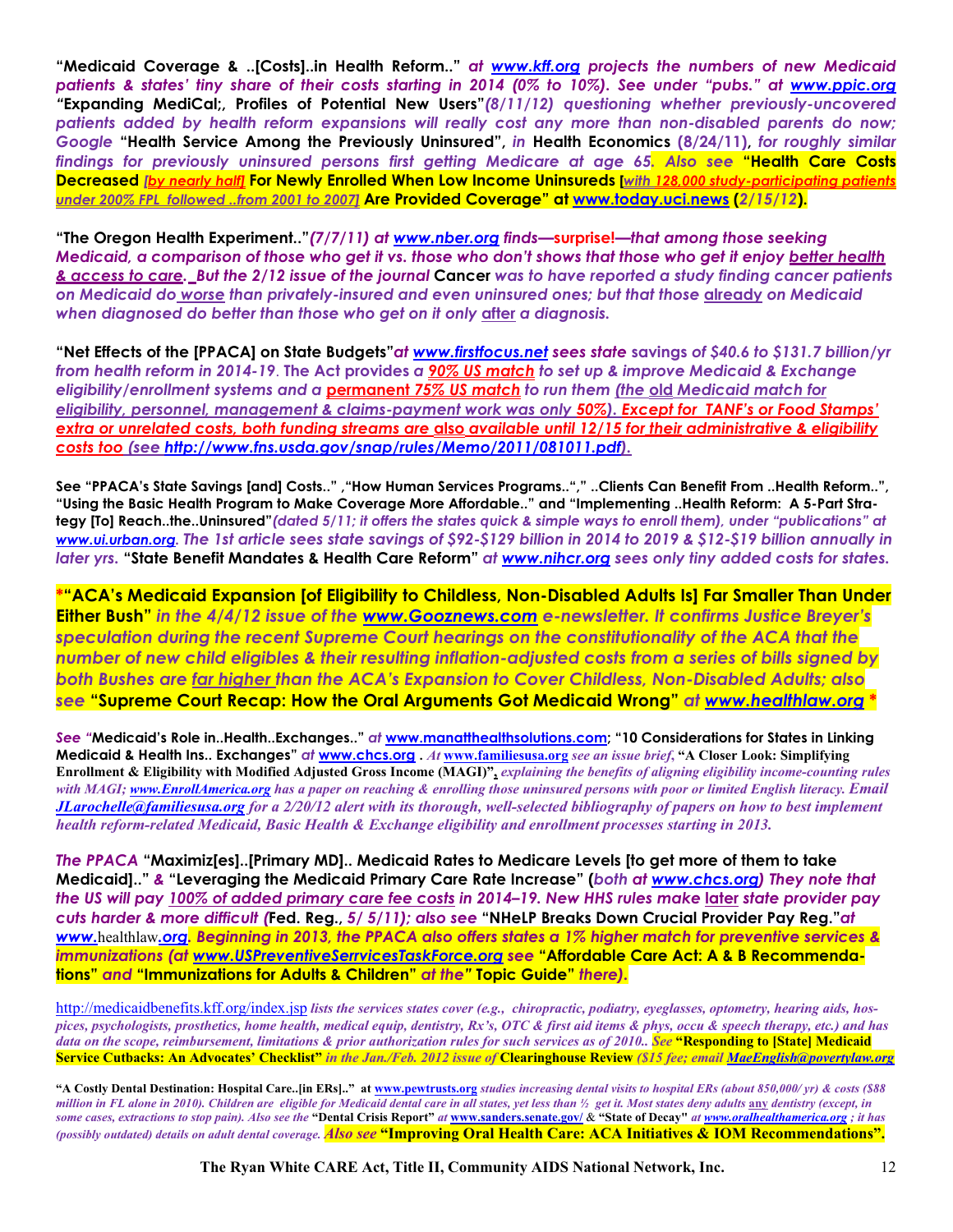**"Dental Coverage For Low Income Pregnant Women"** *at www.healthlaw.org ,* **"Medicaid's Youngest Face Dental Crisis"** *(4/22/12) at www.abcnews.com and* **"Treating a Nationwide Toothache"***at http://www.standing forhjealthcare.org/ (4/16/12).*

*The* **"201***2* **National ADAP Monitoring Report (Module 1)"** *at www.nastad.org lists state income & asset eligibility levels in Table*  25 on page 70 & application procedures in Table 26 on page 71 and much more. The newly-released **Module 2 has updat***ed enrollment & utilization data, details on ADAP coordination with Medicare Part D, the federally-funded PPACA (health reform) Pre-existing Condition Insurance Plans (PCIPs) & Section 1115 waivers.* **Module 3** *also highlights any hepatitis treatments and drugs covered by ADAPs.*

*"***Medicaid & HIV: A National Analysis***" (doc. #8218 at www.kff.org) studies enrollment & spending for HIV patients on Medicaid, including demographics, eligibility, services & geographic distribution; and also compares HIV patients to other non-HIV Medicaid clients, and to the whole US HIV+ populace (on or off Medicaid). While HIV enrollees are* under 1 % of all Medicaid patients, almost 1/2 of HIV patients are on it. Most (74%) became eligible as disabled. Per **capita** *spending for HIV patients is almost 5 times more than for others; this reflects the high cost of their care, especially for Rx's (which alone are* **31%** *of their costs). Other clients' Rx costs are only* **7%** *of* **their** *medical costs.* 

See **"Pharm. Benefits [in] State [Medicaid Programs]"** *at www.npcnow.org on formularies, fees, prior auth, prescribing/dispensing limits & co-pays. JCoburn@hdadvocates.org has a chart on how Rx maker PAPs mesh with Part D. States can cover Part D-excluded* Rx's with their own funds: see which do so at **www.medicareadvocacy.org** (12/1/05 report at "News" icon). **"Implementation of Medicare Part D & Non-Rx Medicare Spending.."** *in* **jama.ama-assn.org** *(7/27/11) finds that access to, and use of, Part D drugs cuts patients' other health costs by \$1,200 yearly.* 

*A 2012 Medicaid & CHIP Pmnt & Access Comm (MACPAC) 2012 report ,* **http://www.modernhealthcare.com/Assets/pdf/CH78650315.PDF** *focuses on disabled Medicaid patients and reports on a survey of quality measures (and more of them than do HHS' core standards) that managed plans use, including some HIV measures (on page 7) and lists Medicaid optional benefits (like HIV tests & targeted case management).* **"Medicaid Managed Care Trends" ('09)** *on Medicaid's research & demonstration pages at* **www.cms.gov reports that** *over* **70%** *of Medicaid patients are* **already** *enrolled—often mandatorily--in private managed care plans (so far mostly nondisabled parents & children); but most states now plan to enroll (again, often mandatorily) the previously mostly-exempt aged & disabled too ). See* **"CA's Shift to Managed Care Doesn't Save [Costs] or Improve.. Outcomes .." (10/05),** *finding it* **raises** *costs 17 % over fee-for-service at www.rwjf.org under "pubs. & research"; a summary of cost studies in* **"Managed Care Explained"**  *(5/31/11) at www.stateline.org,* **"Assessing.. Financial Health of Med. Managed Care & [Its]..Quality"***at* www.cmwf.org; **"The Evolution of Managed Care in Medicaid"** *(6/11) at* www.macpac.gov; **"A Profile of Medicaid Managed Care..in 2010:..A 50 State Survey"** at www.kff.org (doc. # 8220); and **"Has.. Shift to Managed Care [Cut].. [Expenses]..?"** at **www.nber.org** (s*aying savings depend on states' baseline fees)***. The National Committee for Quality Assurance's** *latest rankings & performance measures for 99 Medicaid HMOs in 30 states & DC are at* www.consumerreports.org/cro/promos/health/medicaid.htm ; *it will soon publish state Medicaid ACO evaluations too. Also see* **"People with Disabilities & Med. Managed Care.."** *at* **www.kff.org (doc.# 8278; 2/13/12) and see** *alert # 352 (2/21/12) on* **"..Managed Care [Disabled] People & 1115 Waivers"** *from* **stevegoldada@stategoldada.com, "CT Revisits Old School Medicaid Financing"** *(about its dropping managed care contracts) at* **www.stateline.org** *(4/9/12), the* **"NHeLP Guide For Evaluating State Duals** *[patients on both Medicare & Medicaid]* **Integration Demonstration Proposals"** *at www.healtlaw.org. and "Man-***Aged Care Push Not Explained by Medicaid Cost Growth Alone" (***email* **cflavelle@bloomsberg.net;** *possible subscription fee***).**

**See "Indiv..Models of LTC' at www.statehealthfacts.org &** http://www.kff.org/medicaid/upload/7720-05.pdf*. on HCB waivers, home health &, personal aides. Email lsmetanka@nccnhr.org for the latest state Personal Needs Allowances (PNAs) for those in SNF, ICFs & licensed, SSP-funded board & care homes. See a* **"Medicaid HCB..Data Update: 2011"** *& a* **"Money Follows the Person…2010"** *at www.kff.org. See AARP's report, www.longtermscorecard.org for an overview of state long term care programs & http://www.cdc.gov/nchs/data/databriefs/db78.htm for a survey on residential care facilities (i.e., "board & care homes" & "assisted living facilities") that provide sub-medical group home care, often funded by special, extra-high SSPs or even Medicaid waivers. An AARP, NASUAD & HMA report offers findings from a survey of state aging & Medicaid agencies* at http://www.aarp.org/health/health-care-reform/info-02-2012/On-the-Verge-The-Transformation-of-Long-Term-Services-and-Supports-AARP-ppi-ltc.html *& related papers. They show which states are pursuing Medicaid Managed LTSS, which are pursuing HCBS options in the ACA (Community First Choice Option, Balancing Incentives Program, Health Homes, etc.), and much more* 

*The PPACA's* **"Community First Choice"** *state plan option can give states a 6% higher match for personal attendant costs & the*  **"Balance Incentives Payment Program"** *can give them \$3 billion more (to raise their match 2% to 5%) to plan such services; see*  http://www.ncoacrossroads.org/library.htm?mode=view&did=60715&lid=45723&wf=45724 *& email cuelo@healthlaw.org for details. But see State Med. Dir. Ltr. # 11-009 of 8/15/11 at www.cms.gov , saying states can change HCBS waivers--or even drop expiring waivers—***only if** *their* **eligibility** *changes don't violate MOE rules. More incentives to expand HCBS under the ACA are at* http://www.kff.org/medicaid/upload/8241.pdf.

*See www.naschip.org on the pre-health reform state risk pools & order* **"Compr. Health Ins. for High Risk Indivs: .. State-by-State…"** *on their funding, eligibility, benefits, Medicare supplements, premiums & low income discounts. The site www.pcip.gov*